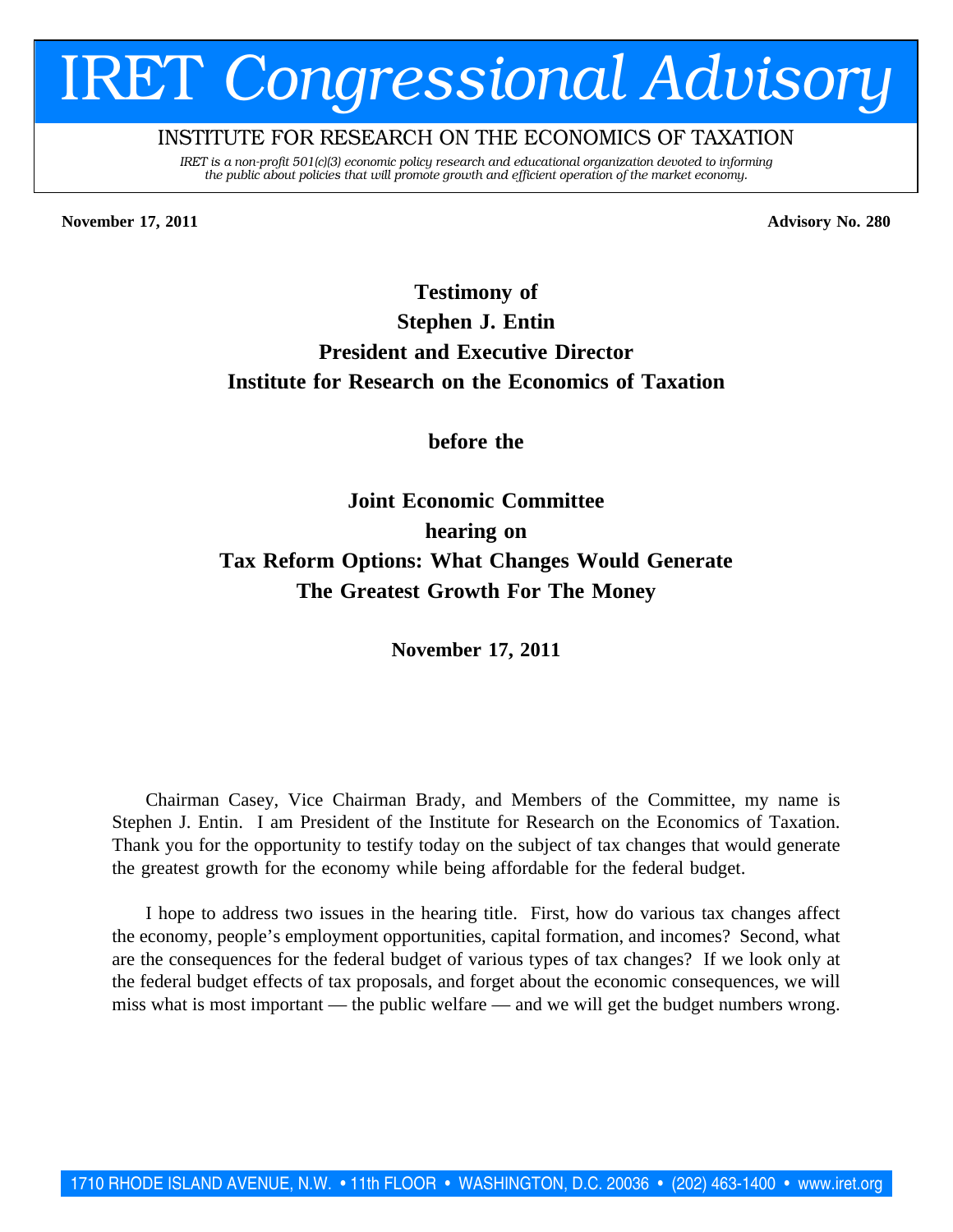Let me state some important conclusions up front:

! Taxes affect the economy by altering incentives to work, save, and invest, not by handing out money to spend or taking it away.

• The income tax is heavily biased against saving and investment.

! The burden of higher taxes on capital formation falls largely on labor in the form of lower wages and hours worked.

! Increasing the double taxation of corporate income by raising tax rates on capital gains and dividends would dramatically reduce capital formation and wages, and would not raise the expected revenue.

! Keeping the current treatment of gains and dividends while cutting the corporate tax rate would raise GDP, employment, and wages. It would increase, not decrease, federal revenue over time.

• The definition of the tax base (taxable income) is at least as important as the tax rate. Overstating business income by undercounting investment expenses (depreciation) leads to less investment and lower wages. Expensing is the right approach, and gains revenue over time.

! We should not repeat the Tax Reform Act of 1986, which tried to perfect the "broad-based income tax"; rather, we should adopt a different tax base that is more neutral in its treatment of saving and investment relative to consumption.

! Higher marginal tax rates on any group, especially those already paying the highest rates, would reduce GDP and income

across the board, not just for the people paying the initial tax bill.

It is important that any tax reform promote economic growth, because lack of growth is the source of lower incomes, higher unemployment, and much of the current deficit. Chart 1 projects the GDP as if it had continued beyond 2006 at the trend rate of real growth since 1950. We are now some 12 percent below

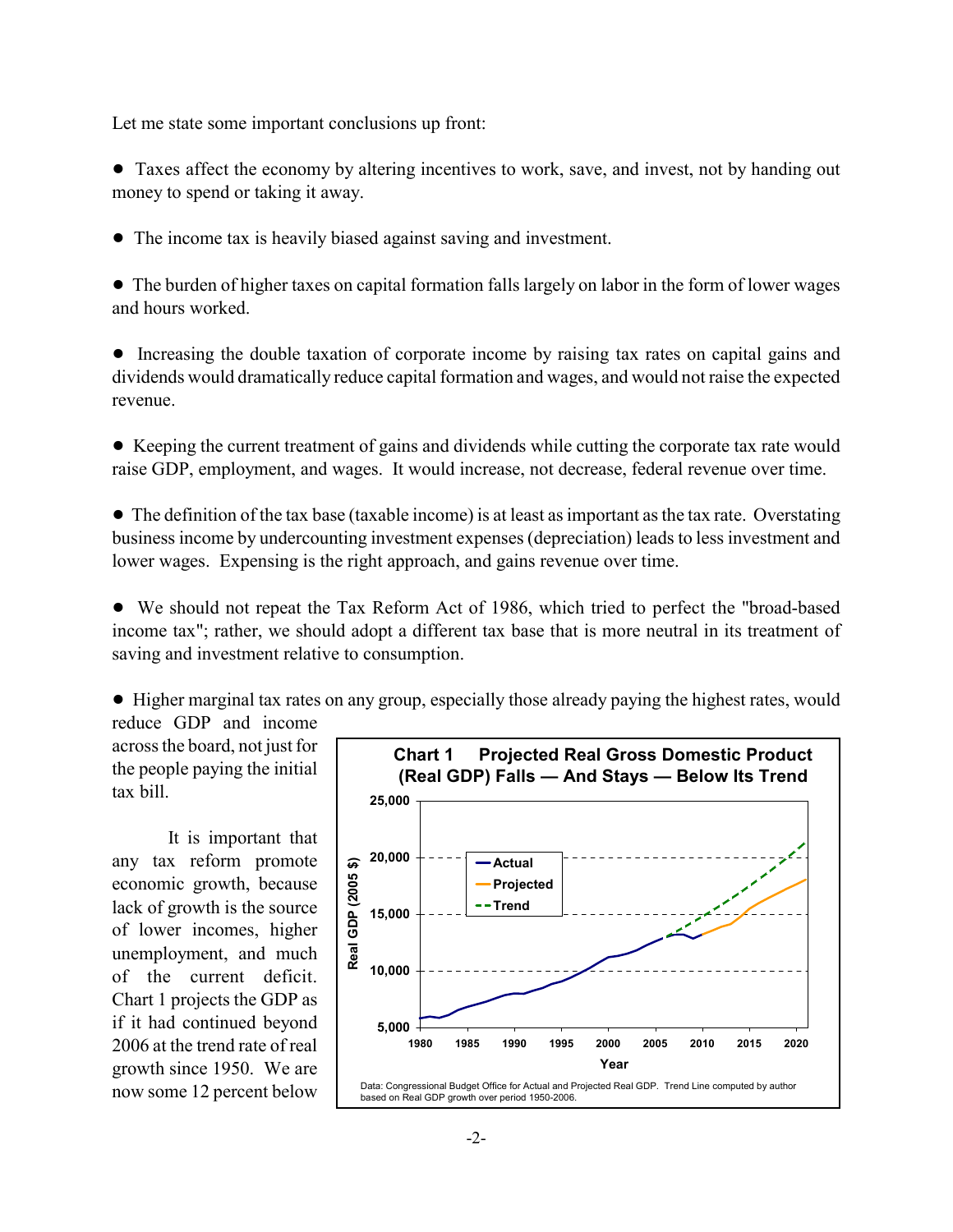that level, due to the recession and the financial industry debacle. CBO does not envision a recovery to that trend line in its forecast under current policy. That is a shame, because the lower levels of GDP mean lower levels of income and employment for all. CBO assumes reductions in unemployment largely by assuming workers become discouraged and leave the labor force. There is more at stake than the federal budget. As for the budget, the shortfall is responsible for about 40 percent of the deficit. The jump in spending as a share of GDP since the recession adds about 13 percent more. With those two issues resolved, the deficit would be a more manageable 4 percent of GDP instead of nearer 8.5 percent.

#### **Current tax system is biased against saving and investment.**

Federal and state tax systems hit income that is saved harder than income used for consumption. At the federal level there are at least four layers of possible tax on income that is saved.

1) Income is taxed when first earned (the initial layer of tax). If one uses the after-tax income to buy food, clothing, or a television, one can generally eat, stay warm, and enjoy the entertainment with no additional federal tax (except for a few federal excise taxes).

2) But if one buys a bond or stock or invests in a small business with that after-tax income there is another layer of personal income tax on the stream of interest, dividends, profits or capital gains received on the saving (which is a tax on the "enjoyment" that one "buys" when one saves). The added layer of tax on these purchased income streams is the *basic income tax bias against saving*.

3) If the saving is in corporate stock, there is also the corporate tax to be paid before any distribution to the shareholder, or any reinvestment of retained after-tax earnings to increase the value of the business. (Whether the after-tax corporate income is paid as a dividend, or reinvested to raise the value of the business, which creates a capital gain, corporate income is taxed twice  $\overline{\phantom{a}}$ *the double taxation of corporate income*.)

4) If a modest amount is left at death (beyond an exempt amount that is barely enough to keep a couple in an assisted living facility for a decade), it is taxed again by *the estate and gift tax*.

An additional problem is that depreciation understates costs, overstates income, and effectively raises the tax rate on investment returns. Depreciation makes businesses wait to claim part of the cost of their investment. The delay reduces the value of the write-offs due to the time value of money and inflation.

Real tax reform would end these biases and over-statements or double counting of capital income by taking a few key steps. They would fundamentally shift the tax base from "broad-based income" to "consumed income" or "cash flow".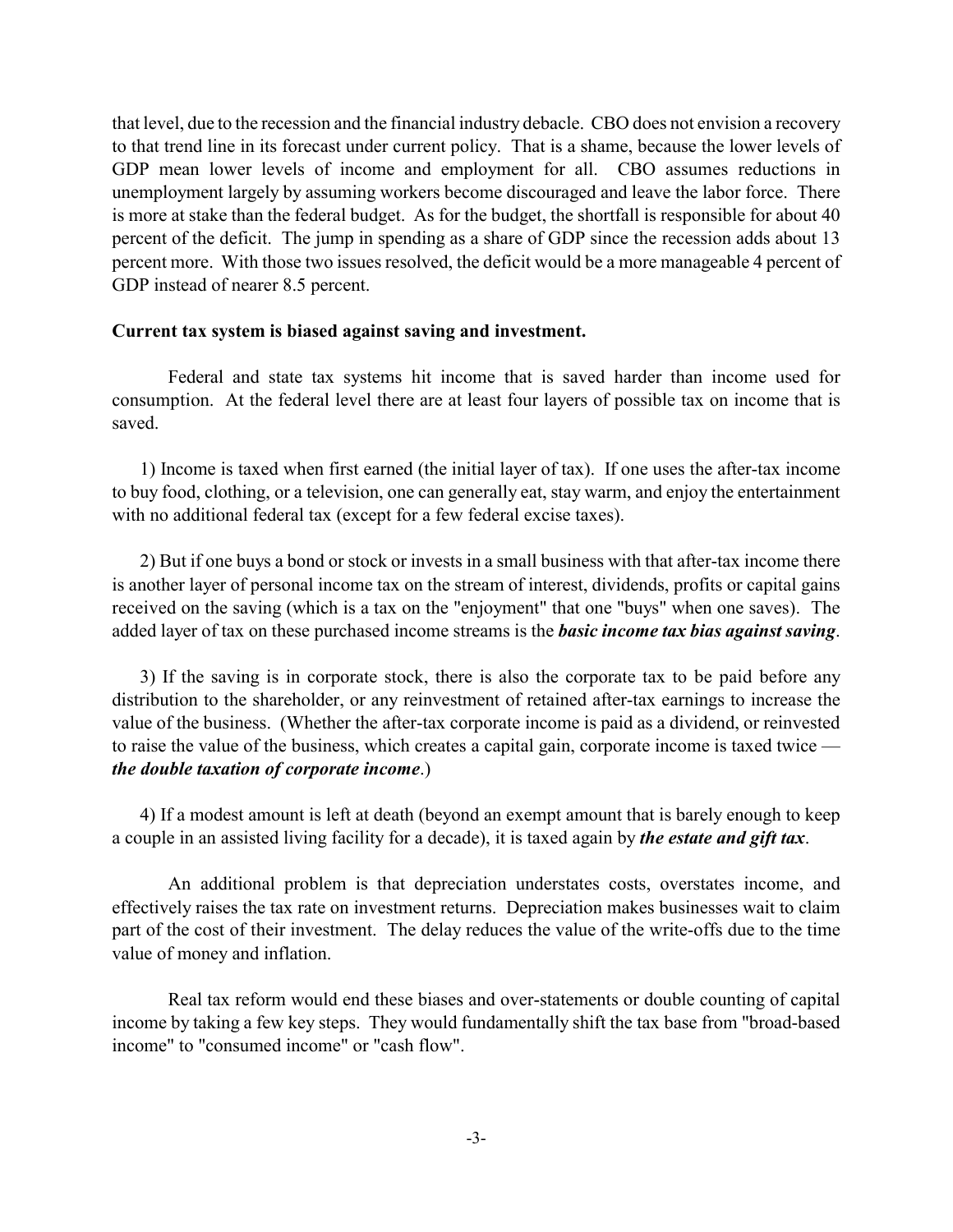• Step 1: Give all saving the same treatment received by pensions; either defer tax on saving and its returns until the money is withdrawn for consumption, or tax the saving up front and do not tax the earnings.

! Step 2: Adopt expensing instead of depreciation; alternatively, adjust the depreciation allowances for the time value of money (index unused portions by an appropriate discount rate) to preserve their present value.

! Step 3: Tax income in the corporate sector either at the level of the firm or at the level of the shareholder, but not both; that is, integrate the corporate and personal income taxes.

- Step 4: Eliminate the estate tax.
- Step 5: Move to a territorial tax system.

The broad-based income tax was designed by its intellectual godfathers, Professors Robert Haig and Henry Simons, to redistribute income at the expense of thrift and production, not to foster economic growth. (Although even Haig and Simons thought the corporate tax on top of the personal tax was going too far.) Simons acknowledged that his tax proposals would dampen saving and reduce GDP. We do not need more of that. Perfecting the income tax by broadening the base by double or triple taxing the same income is not the answer to our tax problems.

There are several less-biased, more growth-friendly tax alternatives, such as the cash flow in the Report of the tax President's Panel on Tax Reform  $-$  the Bush panel  $-$  or the Flat Tax, various versions of the USA Tax, or the Bradford "X" tax, or the straightforward inflow-outflow tax developed by Norman Ture (available at http://iret.org/pub/ inflow\_ outflow.pdf). Real tax reform would move toward one of these systems. Other saving consumption neutral tax systems include the VAT and the national sales tax. These are somewhat less visible to the taxpayer, and are more of a change from the current system, but are equally less damaging to growth and income.

# **How taxes affect the economy: Effects of marginal income tax rates on labor and capital.**

Taxes at the margin on incremental labor and capital force up the cost of labor and capital, and reduce the quantity offered and employed. The supply of labor is not very elastic. Consequently, much of any tax imposed on labor is borne by the workers. (See Chart 2.) Most people must work to have a satisfactory income, and many must conform their hours of work to the requirements of their employers. Moving across national borders is less of an option for labor than for capital. (Workers have some choices — to take or reject overtime, to contribute a second family earner to the labor force, how long to vacation, and when to retire.)

The quantity of capital is more sensitive to taxes than is the quantity of labor. When a tax is imposed on capital, the quantity of capital employed falls until the rate of return rises to cover the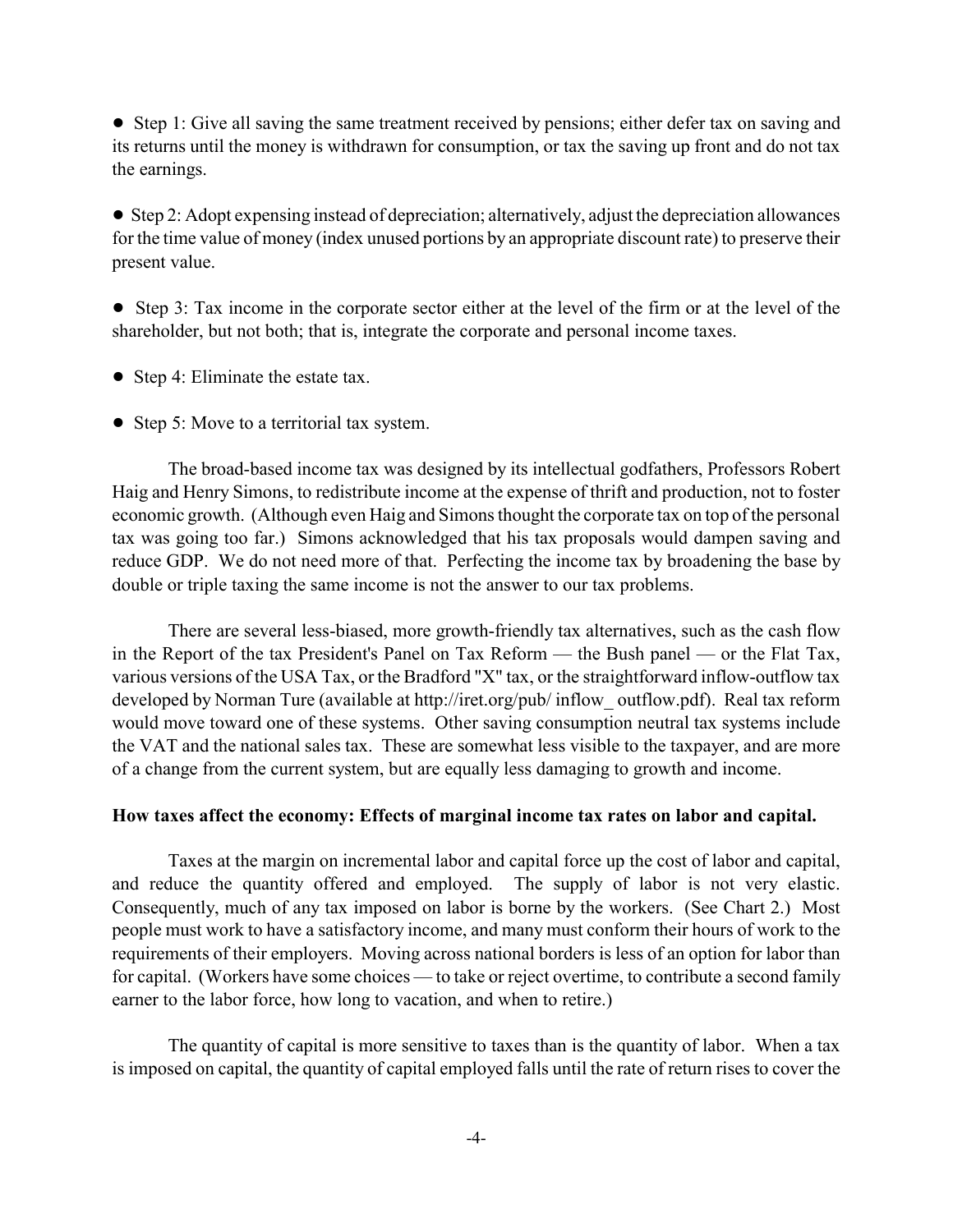tax, leaving the after-tax return about where it was before the tax. The tax is largely shifted to users of capital and those who work with it. (See Chart 3.) Capital is easily reproduced (elastic supply) and it takes a large change in the quantity to make much of a change in its rate of return. As for people's willingness to finance capital formation, people can always consume instead of save, or invest abroad instead of in the United States, if the rate of return on saving and investment is driven down by rising taxes.

The size of the capital stock and the level of investment depend on the service price of capital. The service price is the beforetax rate of return that an investment must earn to pay the taxes owed, cover its cost (depreciation), and yield a normal after-tax return to its owner. A tax increase on capital income raises the service price, and renders impractical any investment projects that cannot meet the higher service price. A tax





reduction on capital income lowers the service price, and makes additional investment projects possible.

Each percentage point reduction in the service price of capital increases the capital stock over time by about 1.5%. The resulting increase in the productivity of labor increases the demand for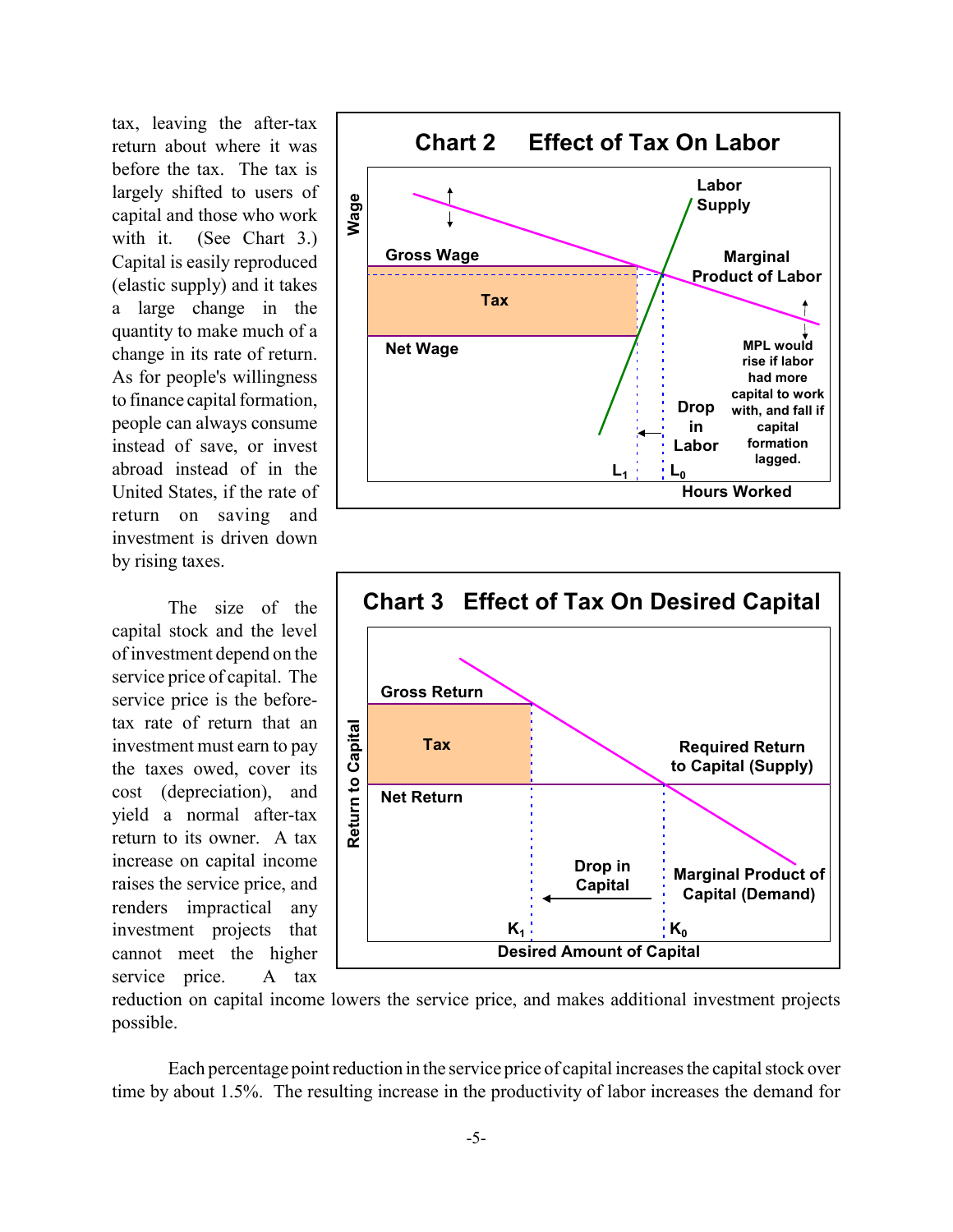labor, and raises the total wage bill by a roughly similar percent. Private sector GDP rises by about 1.5%, with about two-thirds going to labor income and about one-third going to capital income, pretax. Various layers of government take a bit over 30% of the increase in income as taxes, a revenue gain of about \$40 billion to \$50 billion a year. Increases in the service price have the opposite effect on incomes and tax revenues. Failure to account for the changes in GDP and incomes, particularly labor incomes, seriously distorts the estimated revenue consequence of changes in taxation of capital.

Every tax bill relating to capital income and cost recovery that Congress considers should be examined for its effect on the service price of capital. The Joint Committee on Taxation, in conjunction with the Congressional Budget Office, should develop or borrow the software to conduct that calculation, and report the result to the Finance and Ways and Means Committees along with the (static) revenue estimate. If the bill increases the service price, it will reduce investment and GDP, which will reduce or eliminate the expected revenue from the provision. If the bill lowers the service price, it will raise GDP, which will provide some revenue reflow. If you are comparing two tax provisions, and one raises the service price more than the other relative to the amount of revenue expected to be raised, then that bill will do more economic damage, per dollar of revenue raised, than the other.

#### **The tax treatment of capital hurts labor.**

The more there is of any one type of factor, the higher will be the productivity and incomes of the other factors that work with it and gain from its presence. A tax that reduces the quantity of capital lowers the productivity of labor, the demand for labor, and the wages of labor. Labor thus bears much of the burden of the tax on capital. (See Chart 4.) Because capital is more sensitive to taxation than labor, a tax on capital will have a relatively large adverse impact on the quantity of

capital, which will then cause a relatively large drop in the marginal product and compensation of labor.

Consider a small trucking company with five vehicles. Suppose that the rules for depreciating trucks for tax purposes change, with the government demanding that the trucks be written off over five years instead of three. The owner has had enough business to run four trucks flat out, and a fifth part time. He is barely breaking

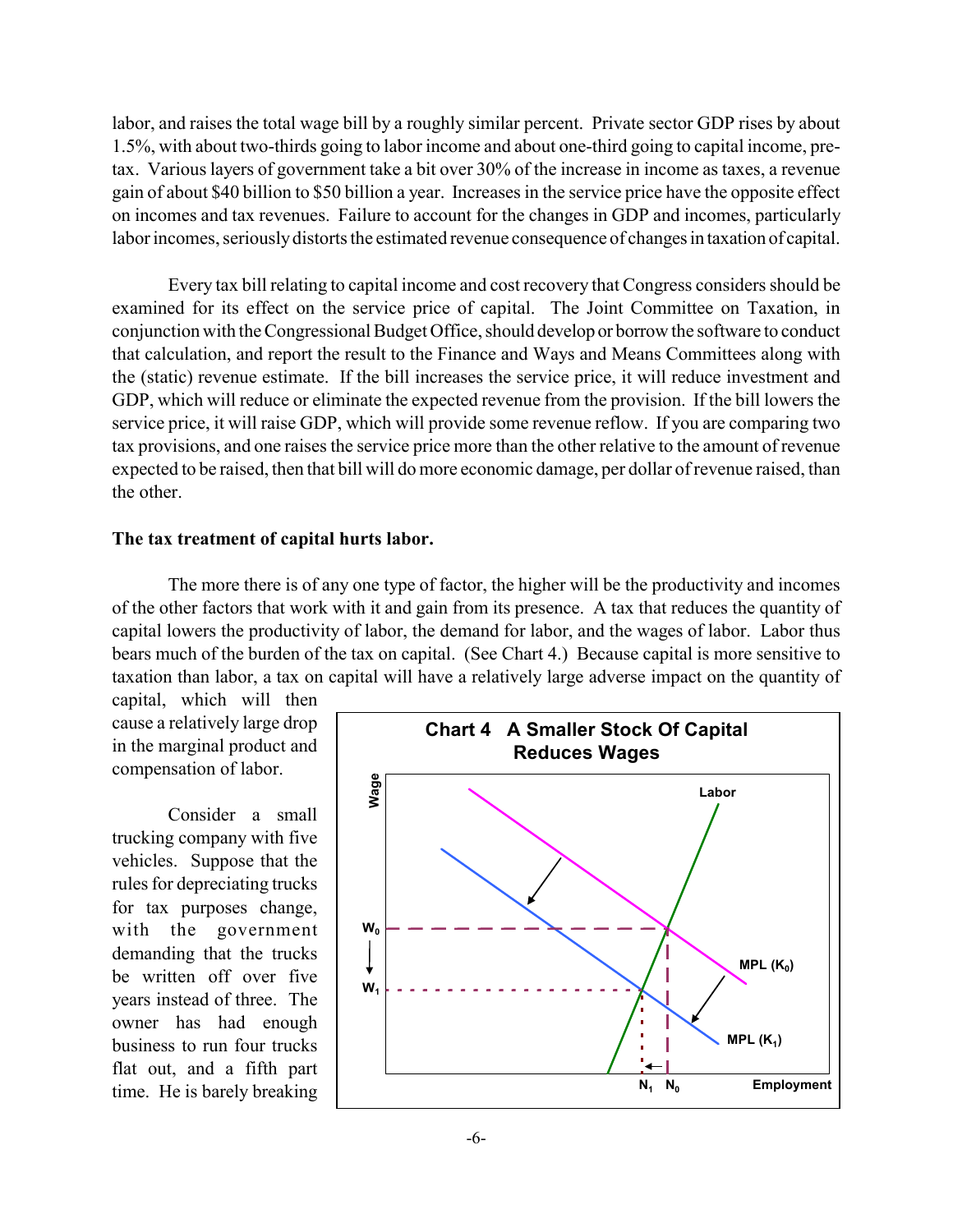even on the fifth truck under old law. It is now time to replace one of the trucks. Under the new tax regime, it does not quite pay to maintain the fifth truck. The owner decides not to replace it, and his income is only slightly affected. But what happens to the wages of the fifth truck driver? If he is laid off, who bears the burden of the tax increase on the capital?

The differences in the elasticities of supply and demand for labor and capital suggest that there is an economic advantage to moving away from the so-called broad-based income tax, which taxes income used for saving and capital formation *more heavily* than income used for consumption, to various taxes that are saving-consumption neutral.

Several studies in the economic literature illustrate that a zero tax rate on capital income would raise the after-tax income of labor, in present value terms, even if labor must pick up the tab for the lost tax revenue.<sup>1</sup> Productivity and wages would be higher (Chart 4 in reverse), leaving workers with higher gross wages and more after-tax income.

#### **Simulating tax increases on upper income taxpayers.**

Under current law, the two top tax rates of 33% and 35% will revert to 36% and 39.6% in 2013. The top 15% tax rate on capital gains will revert to 20%. The top tax rate on dividends, now linked to the capital gains rate, will revert to ordinary income tax rates. At the same time, the health reform act will impose a 3.8% tax on capital income, effectively extending a Medicare-related payroll tax to capital income for the first time. The two top brackets begin fairly close to the oftenmentioned thresholds of \$250,000 for joint filers and \$200,000 for single filers who are to be subjected to higher taxes as a deficit reduction measure. The President has recommended extending the 2001 and 2003 tax cuts for lower income brackets. It seems likely that the link between the dividend and capital gains rates may also be extended.

I have run five potential variations of the pending tax increases on upper income taxpayers through a simple model of the economy and a tax calculator geared to  $2008$  income levels.<sup>2</sup> The results are displayed in Tables 1 and 2. The model is driven by the effect of the tax changes on marginal tax rates on labor income and on the service price of capital. Raising the top tax rates on capital gains and dividends would have a very significant effect on GDP, enough to eliminate any projected revenue gains. Raising the tax rates in the top two tax brackets would also have a significant effect, although not as great as an increase in capital gains and dividend taxation. The top rate increases would lose about 40 percent of the anticipated revenue.

• Case 1: Raise the top tax rates on ordinary income to 36% and 39.6%. Leave the top tax rates on capital gains and dividends at 15%.

This tax increase on wages, interest, and non-corporate business income would knock half a percent off private sector output and labor income across the board (not just in the upper tax brackets), and cut a percent off the capital stock. The service price rises primarily for non-corporate businesses. (See Table 1). The reduced income and economic activity would reduce federal revenue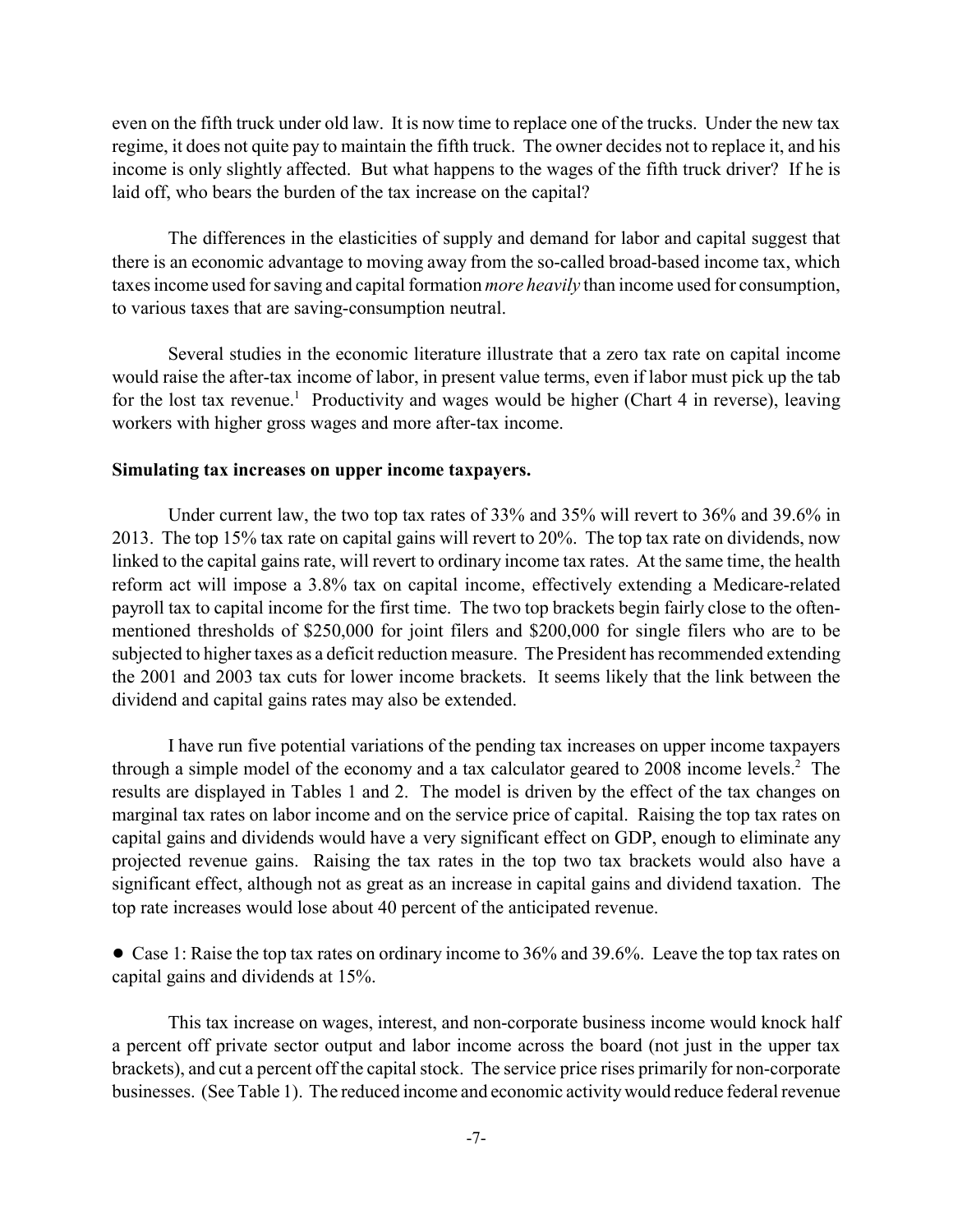# **TABLE 1**

# **EFFECT OF RAISING TWO TOP TAX RATES ON GDP, CAPITAL STOCK, LABOR INCOME, SERVICE PRICE, AND FEDERAL REVENUE (Effects and revenue estimates are modeled at 2008 income levels.)**

| Tax options for two top brackets                                                                                          | $1*$     | $2^*$    | $3*$     | $4*$       | $5*$      |  |  |
|---------------------------------------------------------------------------------------------------------------------------|----------|----------|----------|------------|-----------|--|--|
| <b>GDP</b>                                                                                                                | $-0.47%$ | $-1.19%$ | -1.63%   | $-6.09\%$  | $-2.10%$  |  |  |
| Private sector GDP                                                                                                        | $-0.50%$ | $-1.23%$ | $-1.71%$ | $-6.33\%$  | $-2.18%$  |  |  |
| Capital stock                                                                                                             | $-1.05%$ | $-3.24%$ | $-4.20%$ | $-15.68%$  | $-5.68%$  |  |  |
| Wages                                                                                                                     | $-0.26%$ | $-1.01%$ | $-1.25%$ | $-5.04%$   | $-1.79%$  |  |  |
| Hours worked                                                                                                              | $-0.25%$ | $-0.22%$ | $-0.47%$ | $-1.36%$   | $-0.40%$  |  |  |
| Service price                                                                                                             |          |          |          |            |           |  |  |
| Corporate                                                                                                                 | $-0.02%$ | 3.00%    | 2.95%    | 15.12%     | 5.36%     |  |  |
| Non-corporate                                                                                                             | 1.90%    | $-0.09%$ | 1.79%    | 1.54%      | $-0.16%$  |  |  |
| Total                                                                                                                     | 0.55%    | 2.08%    | 2.60%    | 11.09%     | 3.72%     |  |  |
| Static revenue (\$ billions)                                                                                              | \$37.7   | \$38.0   | \$75.9   | \$100.1    | \$66.3    |  |  |
| Dynamic revenue (\$ billions)                                                                                             | \$22.5   | \$0.4    | \$22.8   | $-$ \$98.7 | $-$1.1$   |  |  |
| % revenue loss to economic change                                                                                         | $-40.2%$ | $-98.9%$ | -69.9%   | $-198.6\%$ | $-101.6%$ |  |  |
| GDP loss per \$ of revenue gain                                                                                           | \$3.01   | \$418.66 | \$10.33  | $N/A**$    | $N/A**$   |  |  |
| Cost of \$1 of govt. spending                                                                                             | \$4.01   | \$419.66 | \$11.33  | $N/A**$    | $N/A**$   |  |  |
| * Tax options:                                                                                                            |          |          |          |            |           |  |  |
| 1: Raise top tax rates on ordinary income to 36% and 39.6%.                                                               |          |          |          |            |           |  |  |
| Leave top tax rates on capital gains and dividends at 15%.                                                                |          |          |          |            |           |  |  |
| 2: Leave top tax rates on ordinary income at 33% and 35%.                                                                 |          |          |          |            |           |  |  |
| Raise top tax rates on capital gains and dividends to 20%.                                                                |          |          |          |            |           |  |  |
| 3: Raise top tax rates on ordinary income to 36% and 39.6%.                                                               |          |          |          |            |           |  |  |
| Raise top tax rates on capital gains and dividends to 20%.<br>4: Raise top tax rates on ordinary income to 36% and 39.6%. |          |          |          |            |           |  |  |
| Raise top rates on capital gains to 20%; tax dividends as ordinary income.                                                |          |          |          |            |           |  |  |
| 5: Leave top tax rates on ordinary income at 33% and 35%.                                                                 |          |          |          |            |           |  |  |
| Raise top tax rates on capital gains and dividends to 23.8%.                                                              |          |          |          |            |           |  |  |
|                                                                                                                           |          |          |          |            |           |  |  |

\*\* Tax rate increase depresses GDP to the point of losing revenue.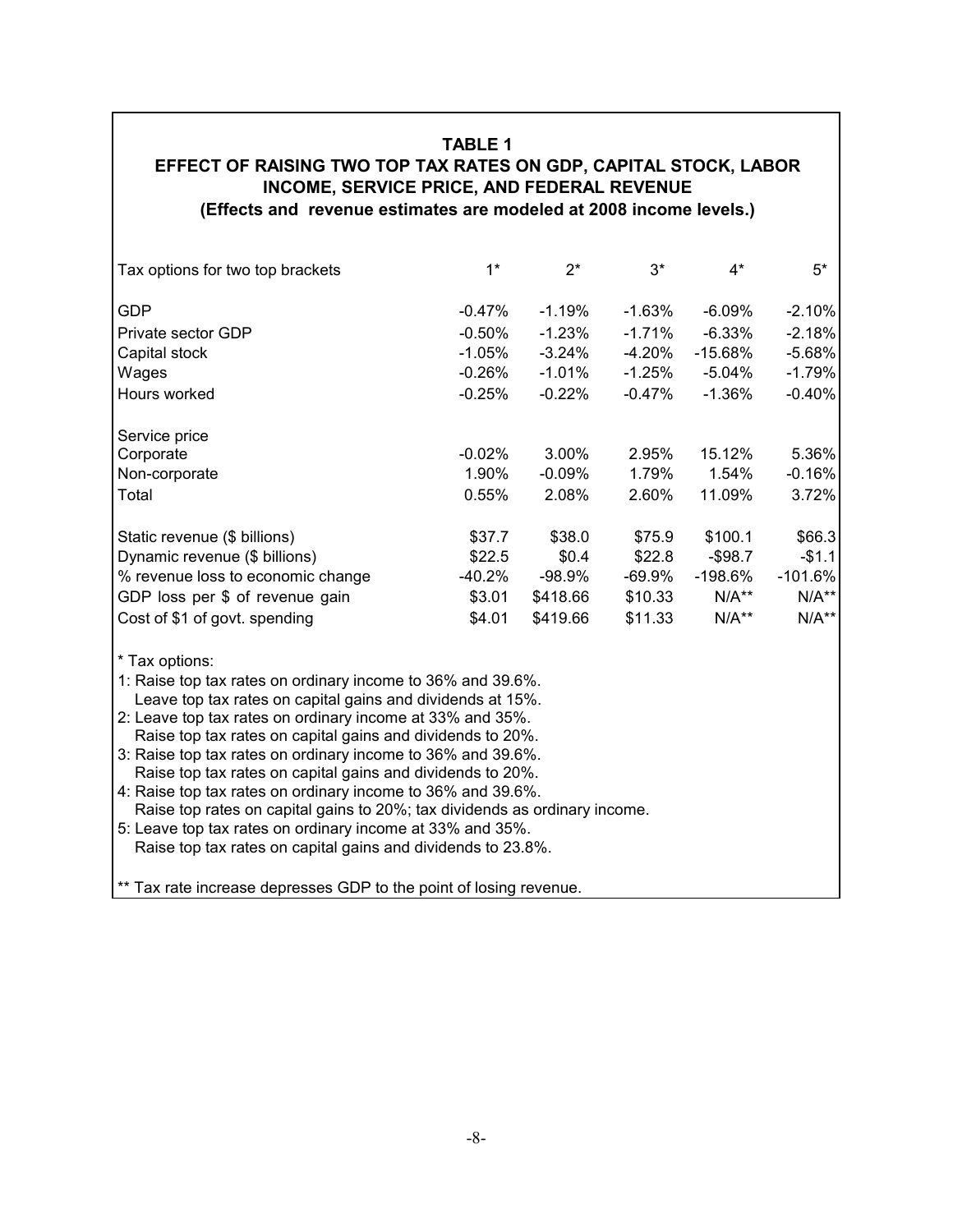|  |  | <b>TABLE 2</b> |  |  |  |
|--|--|----------------|--|--|--|
|  |  |                |  |  |  |

# **EFFECT OF INCREASES IN TOP TWO TAX RATES ON MARGINAL TAX RATES BY TYPES OF INCOME (2011 tax rates at 2008 income levels)**

| Case 1*                                                                    |           |             |             |            |  |  |
|----------------------------------------------------------------------------|-----------|-------------|-------------|------------|--|--|
| Federal Marginal Tax Rates on:                                             | 2011 rate | Alternative | Point Incr. | % Increase |  |  |
| AGI                                                                        | 22.76%    | 23.43%      | 0.66%       | 2.92%      |  |  |
| Wages                                                                      | 21.71%    | 22.10%      | 0.39%       | 1.78%      |  |  |
| <b>Dividends</b>                                                           | 12.28%    | 12.28%      | $-0.01%$    | $-0.05%$   |  |  |
| Interest Income                                                            | 23.41%    | 24.42%      | 1.01%       | 4.31%      |  |  |
| <b>Business Income</b>                                                     | 27.44%    | 29.41%      | 1.97%       | 7.17%      |  |  |
| Long-term Capital Gains                                                    | 13.48%    | 13.46%      | $-0.02%$    | $-0.16%$   |  |  |
|                                                                            |           |             |             |            |  |  |
| Case 2*                                                                    |           |             |             |            |  |  |
| Federal Marginal Tax Rates on:                                             | 2011 rate | Alternative | Point Incr. | % Increase |  |  |
| AGI                                                                        | 22.76%    | 22.64%      | $-0.12%$    | $-0.51%$   |  |  |
| Wages                                                                      | 21.71%    | 21.56%      | $-0.16%$    | $-0.72%$   |  |  |
| <b>Dividends</b>                                                           | 12.28%    | 14.90%      | 2.61%       | 21.28%     |  |  |
| Interest Income                                                            | 23.41%    | 23.40%      | $-0.01%$    | $-0.04%$   |  |  |
| <b>Business Income</b>                                                     | 27.44%    | 27.37%      | $-0.08%$    | $-0.28%$   |  |  |
| Long-term Capital Gains                                                    | 13.48%    | 16.72%      | 3.23%       | 23.98%     |  |  |
|                                                                            |           |             |             |            |  |  |
| Case 3*                                                                    |           |             |             |            |  |  |
| Federal Marginal Tax Rates on:                                             | 2011 rate | Alternative | Point Incr. | % Increase |  |  |
| AGI                                                                        | 22.76%    | 23.30%      | 0.54%       | 2.37%      |  |  |
| Wages                                                                      | 21.71%    | 21.96%      | 0.24%       | 1.12%      |  |  |
| <b>Dividends</b>                                                           | 12.28%    | 14.87%      | 2.58%       | 21.02%     |  |  |
| Interest Income                                                            | 23.41%    | 24.38%      | 0.97%       | 4.14%      |  |  |
| <b>Business Income</b>                                                     | 27.44%    | 29.32%      | 1.88%       | 6.84%      |  |  |
| Long-term Capital Gains                                                    | 13.48%    | 16.66%      | 3.17%       | 23.54%     |  |  |
|                                                                            |           |             |             |            |  |  |
| Case 4*                                                                    |           |             |             |            |  |  |
| Federal Marginal Tax Rates on:                                             | 2011 rate | Alternative | Point Incr. | % Increase |  |  |
| AGI                                                                        | 22.76%    | 23.10%      | 0.34%       | 1.50%      |  |  |
| Wages                                                                      | 21.71%    | 21.46%      | $-0.26%$    | $-1.18%$   |  |  |
| <b>Dividends</b>                                                           | 12.28%    | 27.06%      | 14.78%      | 120.29%    |  |  |
| Interest Income                                                            | 23.41%    | 25.01%      | 1.60%       | 6.83%      |  |  |
| <b>Business Income</b>                                                     | 27.44%    | 29.14%      | 1.69%       | 6.17%      |  |  |
| Long-term Capital Gains                                                    | 13.48%    | 16.73%      | 3.25%       | 24.09%     |  |  |
| * Tax options:                                                             |           |             |             |            |  |  |
| 1: Raise top tax rates on ordinary income to 36% and 39.6%.                |           |             |             |            |  |  |
| Leave top tax rates on capital gains and dividends at 15%.                 |           |             |             |            |  |  |
| 2: Leave top tax rates on ordinary income at 33% and 35%.                  |           |             |             |            |  |  |
| Raise top tax rates on capital gains and dividends to 20%.                 |           |             |             |            |  |  |
| 3: Raise top tax rates on ordinary income to 36% and 39.6%.                |           |             |             |            |  |  |
| Raise top tax rates on capital gains and dividends to 20%.                 |           |             |             |            |  |  |
| 4: Raise top tax rates on ordinary income to 36% and 39.6%.                |           |             |             |            |  |  |
| Raise top rates on capital gains to 20%; tax dividends as ordinary income. |           |             |             |            |  |  |
|                                                                            |           |             |             |            |  |  |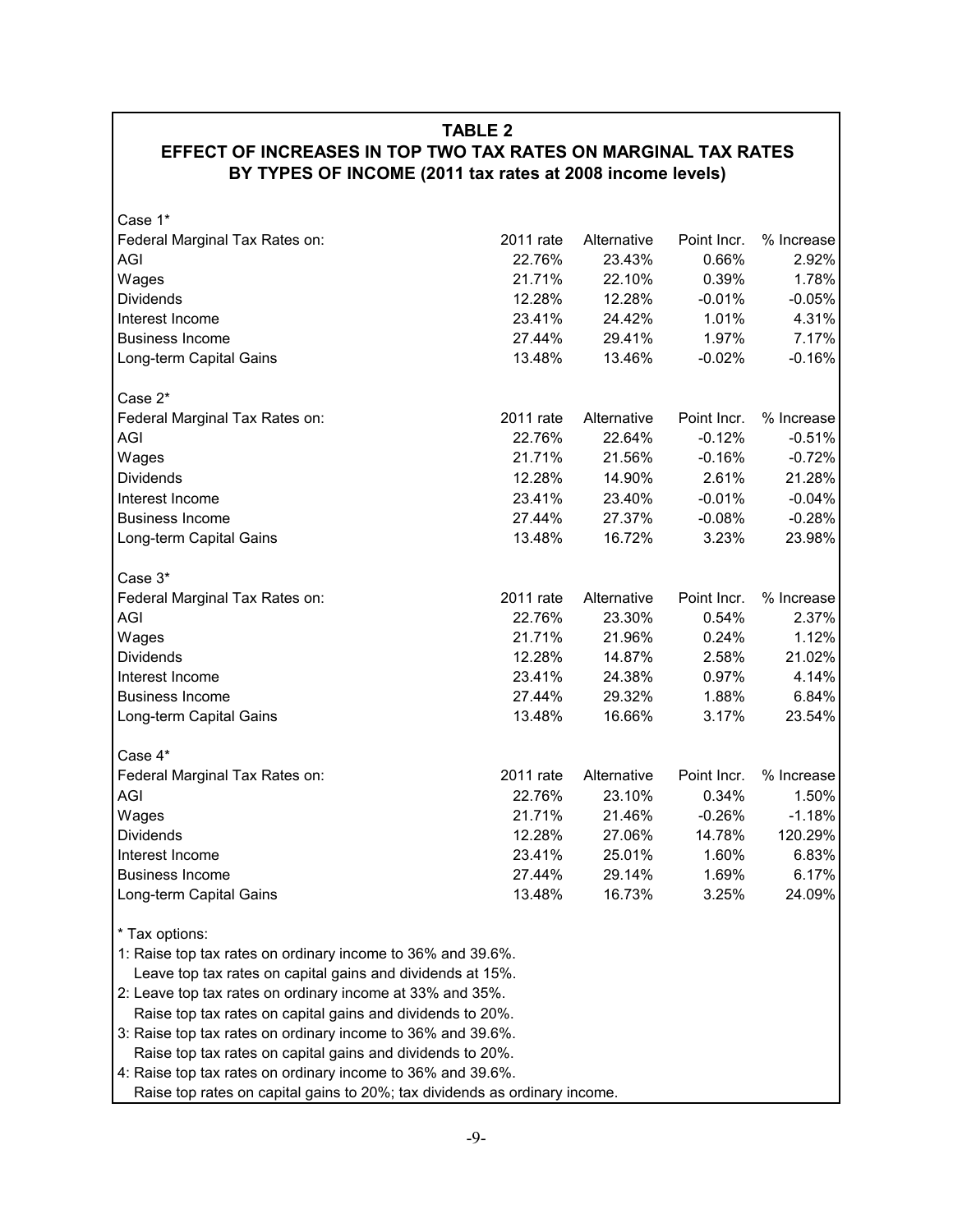from all types of taxes by about 40% of the expected static revenue gain. The loss of GDP and the tax payment to the government would cost the public \$4 for each \$1 collected in tax. Government spending funded in this manner must be worth a great deal more than its apparent budget cost of \$1 to justify the outlay. The marginal tax rate increase on non-corporate business income is particularly high. (See Table 2.)

• Case 2: Leave the top tax rates on ordinary income at 33% and 35%. Raise the top tax rates on capital gains and dividends to 20%.

This is a tax increase that falls very hard on capital, and on the sector where the tax is doubled up at the business and shareholder level. It is particularly hard on growth and employment. The tax increase on capital gains and dividends would lower private sector output by 1.23%, and trim labor income across the board (not just in the upper tax brackets) by the same amount. It would reduce the capital stock by 3.24%, mainly by increasing the service price in the corporate sector. (See Table 1). The reduced income and economic activity would reduce federal revenue from all types of taxes by almost 99% of the expected static revenue gain; that is, it would raise virtually no revenue while costing income and jobs. The loss of GDP and the tax payment to the government would cost the public \$420 for each \$1 collected in tax. Nothing the government buys is worth that much. The marginal tax rate increase on dividends and capital gains is very large. (See Table 2.)

The 15% top tax rate on capital gains and dividends is a step toward fundamental tax reform. It may be thought of as mitigating the double taxation of corporate income. Alternatively, it may be viewed as offsetting some of the basic income tax bias against saving, in effect extending to more saving about half of the tax relief given under Roth IRAs.

The tax on capital gains is a double tax even for the non-corporate sector. The current value of a share of stock or a non-corporate business is the present (discounted) value of its future after-tax earnings. If for any reason (reinvested earnings, discovery of a better mousetrap, etc.) future earnings are expected to rise, the current value of the business or price of the stock will rise. If the future income does rise, that added income will be taxed when earned. To also tax the associated increase in the present value of the business is to double tax the future income.

• Case 3: Raise the top tax rates on ordinary income to 36% and 39.6%. Raise the top tax rates on capital gains and dividends to 20%.

Combining the first two cases makes the GDP and job destruction worse. Output and income are down 1.7% in the private sector. About 70% of the expected revenue is lost. A dollar of government spending costs the country about \$11 in lost income and tax payments.

• Case 4: Raise the top tax rates on ordinary income to 36% and 39.6%. Raise the top rates on capital gains to 20%; tax dividends as ordinary income.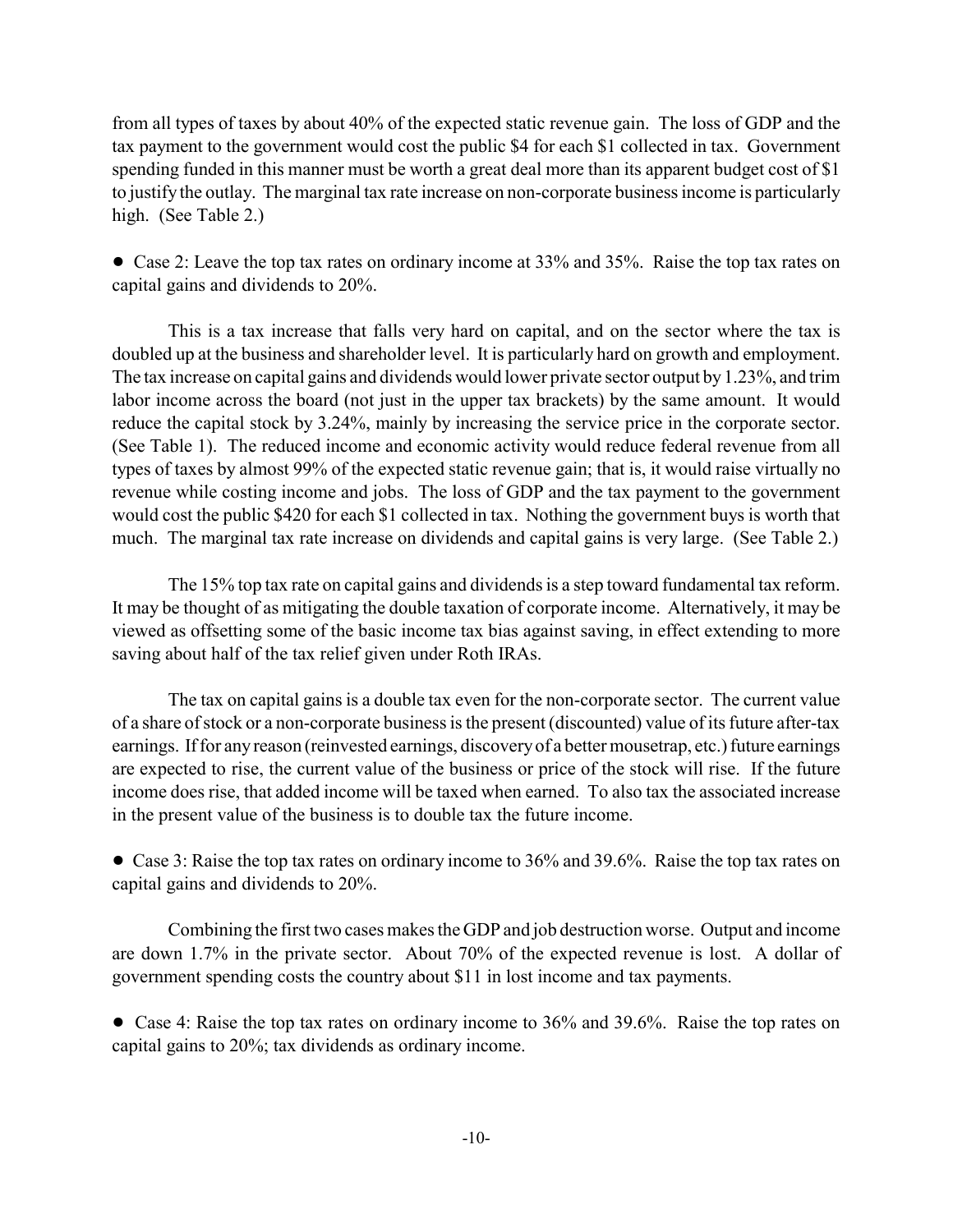Allowing the tax rate on dividends to revert to ordinary income tax rates raises the marginal tax rate by 120%. (See Table 2.) It greatly increases the service price and the damage to the economy compared to keeping the dividend tax in line with the tax rate on capital gains at 20% as other rates rise (case 3). The drop in GDP and labor income would be about 6%. The capital stock would fall more than 15%. This economic damage would offset nearly 200% of the expected static revenue; that is, revenue would fall instead of rise, and by a large amount.

• Case 5: Leave the top tax rates on ordinary income at 33% and 35%. Raise the top tax rates on capital gains and dividends to 23.8%, including the health reform tax on capital gains and dividends. (The tax increase on interest income from the health reform tax was not modeled.)

This case goes beyond the increase in the capital gains and dividends tax rate in case 2 due by adding the 3.8% tax imposed by the health care reform act. It would further reduce GDP by and labor income by about 0.9% compared to case 2. The added economic damage would fully eliminate the projected revenue gain from the two capital tax increases.

Other tax increases on upper-income earners are possible. One could add another tax bracket beginning at higher incomes than where the current top rate begins, perhaps a million dollars for a true "millionaire's surtax" or some lower figure. That would require a decision as to whether that number should be \$1 million for single filers and \$2 million for couples, or the same for both, continuing the marriage penalty that still exists in the upper brackets. In any case, narrowing the income range subject to higher tax rates would require raising the tax rate even more to make up for the reduced amount of income subject to the higher tax. That would make the economic damage more intense, destroy more jobs, lower wages further, and cause even more of the expected static revenue gains to be lost.

#### **Payroll taxes, the personal exemption, and the standard deduction.**

The current and proposed temporary payroll tax holidays should have a minor effect on GDP because business investment is slow and the demand for labor is weak. Even if the payroll tax were reduced permanently, it would have limited effect on the GDP because the supply of labor is rather inelastic. Increases in the personal exemption and standard deduction have limited effect on marginal tax rates and GDP. They lower the tax on additional income only if they drop a taxpayer from one tax bracket to another, or off the tax rolls entirely. None of these tax reductions boost "demand" and consumption spending in the aggregate because the government has had to borrow additional money to cover the reduction in revenue, reducing other private sector spending. There are no initial or first order Keynesian demand effects from a tax cut or government spending increase. There are no magic "multipliers". Demand rises only if output and income rise first due to increased productive activity incentivized by higher expected after-tax returns to labor and capital.

Table 3 shows three additional model runs (Cases 6-8), a 2% and 4.1% reduction in the payroll tax, and a 10% increase in the personal exemptions and the standard deduction. The payroll tax cuts return only about 13% of their static revenue cost through economic growth. The exemption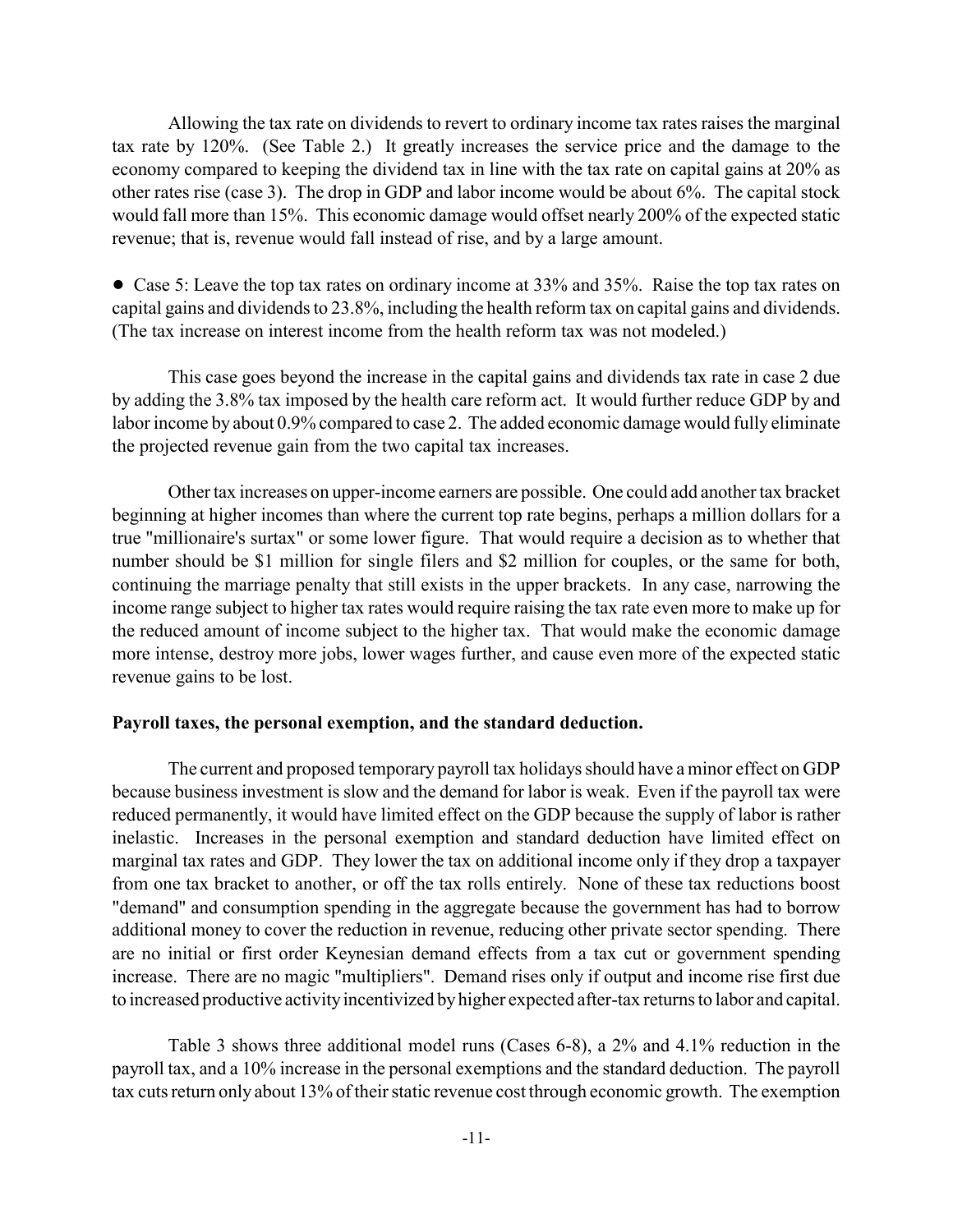## **Table 3**

**EFFECT OF CUTTING PAYROLL TAXES AND RAISING PERSONAL EXEMPTION AND STANDARD DEDUCTION ON GDP, CAPITAL STOCK, LABOR INCOME, SERVICE PRICE, AND FEDERAL REVENUE (Effects and revenue estimates are modeled at 2008 income levels.)** 

| Tax options                                            | $6*$        | $7^*$       | 8*       |  |  |  |
|--------------------------------------------------------|-------------|-------------|----------|--|--|--|
| GDP                                                    | $0.64\%$    | 1.31%       | 0.10%    |  |  |  |
| Private sector GDP                                     | 0.73%       | 1.49%       | 0.11%    |  |  |  |
| Capital stock                                          | 0.67%       | 1.40%       | 0.15%    |  |  |  |
| Wages                                                  | $-0.03\%$   | $-0.04\%$   | 0.02%    |  |  |  |
| Hours worked                                           | 0.75%       | 1.54%       | 0.10%    |  |  |  |
| Million jobs                                           | 1.06        | 2.15        | 0.14     |  |  |  |
| Service price                                          |             |             |          |  |  |  |
| Corporate                                              | $0.06\%$    | 0.09%       | $-0.02%$ |  |  |  |
| Non-corporate                                          | $0.05\%$    | 0.11%       | $-0.08%$ |  |  |  |
| Total                                                  | 0.06%       | 0.09%       | $-0.04%$ |  |  |  |
| Static revenue (\$ billions)                           | $-$ \$147.2 | $-$ \$301.7 | $-$14.0$ |  |  |  |
| Dynamic revenue (\$ billions)                          | -\$127.2    | -\$262.4    | $-$10.7$ |  |  |  |
| % revenue regained from economic change                | 13.6%       | 13.0%       | 23.9%    |  |  |  |
| GDP gain per \$ of net revenue loss                    | \$0.73      | \$0.72      | \$1.40   |  |  |  |
| Cost of \$1 of govt. spending                          | \$1.73      | \$1.72      | \$2.40   |  |  |  |
| * Tax options:                                         |             |             |          |  |  |  |
| 6: Cut payroll tax 2% (reflects 2011 reduction)        |             |             |          |  |  |  |
| 7: Cut payroll tax 4.1% (reflects recent proposal)     |             |             |          |  |  |  |
| 8: Raise personal exemption and standard deduction 10% |             |             |          |  |  |  |

and deduction change returns about 24%. The GDP increases are quite small, especially compared to the high static and dynamic revenue costs of reducing taxes in this manner. For example, the 4.1% payroll tax cut, (Case 7) costs \$302 billion on a static basis (at 2008 income levels) and raises GDP by 1.3%, regaining 13% of the revenue, leaving a dynamic cost of \$262 billion. Compare that to a static cost of only \$38 billion for keeping the 15% caps on the tax rate on capital gains and dividends instead of letting them rise to 20%, which generates nearly the same additional GDP, but which returns all of the revenue on a dynamic basis after economic growth (Case 2).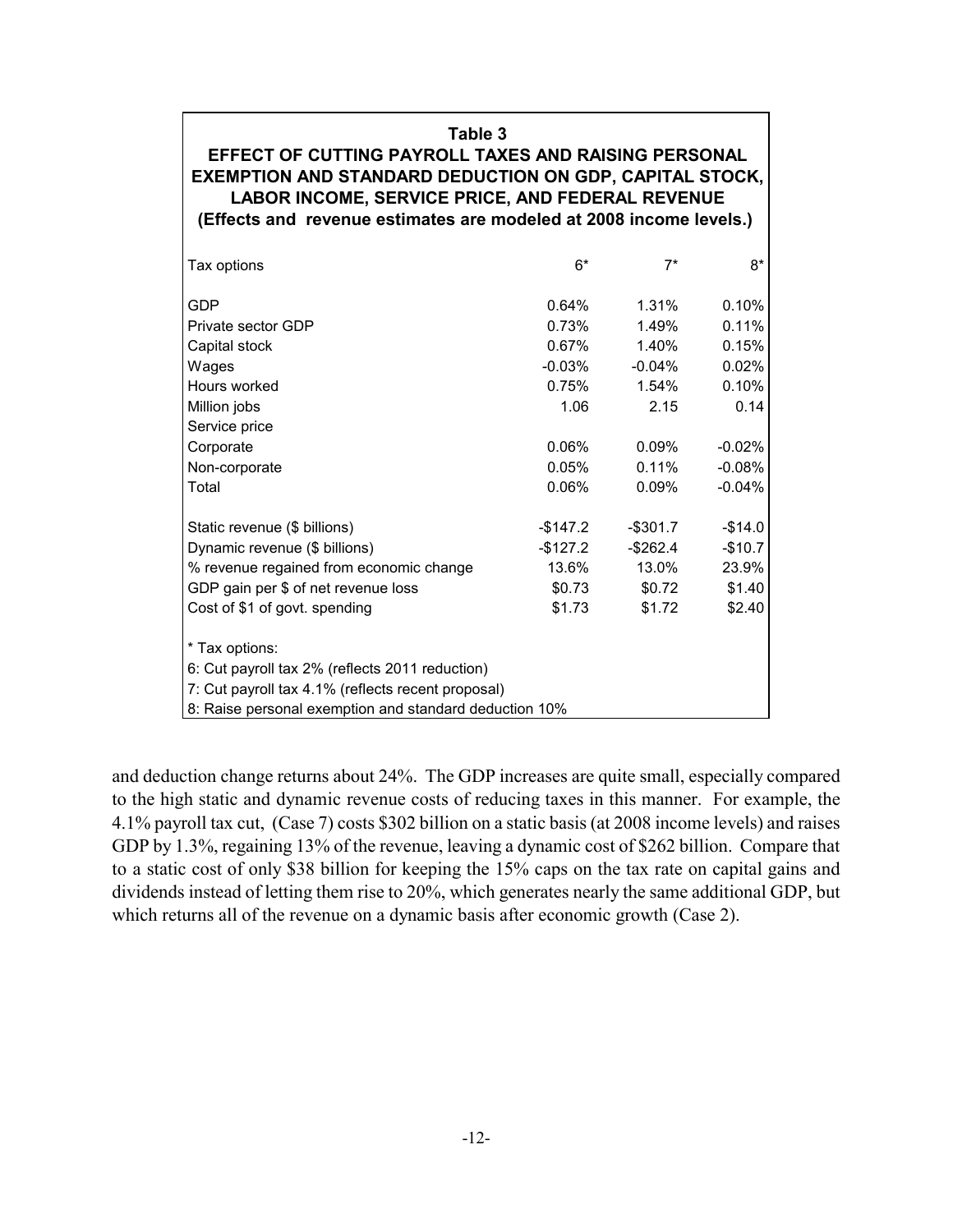# **Table 4 EFFECT OF EXPENSING FOR EQUIPMENT AND CUTTING THE CORPORATE TAX RATE ON GDP, CAPITAL STOCK, LABOR INCOME, SERVICE PRICE, AND FEDERAL REVENUE (Effects and revenue estimates are modeled at 2008 income levels.)**

| Tax options                                                             | $9*$      | $10*$     | $11*$     | $12*$     |  |  |  |
|-------------------------------------------------------------------------|-----------|-----------|-----------|-----------|--|--|--|
| <b>GDP</b>                                                              | 2.71%     | 2.33%     | 2.26%     | 2.05%     |  |  |  |
| Private sector GDP                                                      | 2.81%     | 2.41%     | 2.34%     | 2.13%     |  |  |  |
| Capital stock                                                           | 7.64%     | 6.54%     | 6.34%     | 5.75%     |  |  |  |
| Wages                                                                   | 2.29%     | 1.97%     | 1.91%     | 1.74%     |  |  |  |
| Hours worked                                                            | 0.51%     | $0.44\%$  | $0.42\%$  | 0.38%     |  |  |  |
| Million jobs                                                            | 0.71      | 0.61      | 0.59      | 0.54      |  |  |  |
| Service price                                                           |           |           |           |           |  |  |  |
| Corporate                                                               | $-5.56\%$ | $-5.58\%$ | $-5.58\%$ | -4.94%    |  |  |  |
| Non-corporate                                                           | -1.94%    | $0.17\%$  | $0.17\%$  | 0.15%     |  |  |  |
| Total                                                                   | -4.49%    | -3.87%    | $-3.87\%$ | $-3.43\%$ |  |  |  |
| Static revenue (\$ billions)                                            | $-34.2$   | $-20.2$   | $-51.6$   | $-46.5$   |  |  |  |
| Dynamic revenue (\$ billions)                                           | 48.7      | 51.3      | 19.1      | 17.7      |  |  |  |
| % revenue regained from economic change                                 | 243%      | 353%      | 137%      | 138%      |  |  |  |
| GDP gain per \$ of net revenue loss                                     | n.a.**    | $n.a.***$ | n.a.**    | $n.a.**$  |  |  |  |
| Cost of \$1 of govt. spending                                           | $n.a.***$ | $n.a.*$   | $n.a.*$   | $n.a.***$ |  |  |  |
| * Tax options:                                                          |           |           |           |           |  |  |  |
| 9: 100% expensing of equipment for all businesses                       |           |           |           |           |  |  |  |
| 10: 100% expensing of equipment for corporate sector only               |           |           |           |           |  |  |  |
| 11: cut corporate tax rate to 25%                                       |           |           |           |           |  |  |  |
| 12: cut corporate tax rate to 26% to approx. domestic production credit |           |           |           |           |  |  |  |
| ** Tax rate decrease raises GDP to the point of gaining revenue.        |           |           |           |           |  |  |  |

# **Expensing and corporate tax rate reduction**

Table 4 displays the effect of altering expensing and the corporate tax rate.

• Case 9: The current provision for 100% expensing of equipment would raise GDP by 2.71% over time, if made permanent. Its static revenue cost of \$34 billion would be converted to a dynamic revenue gain of \$49 billion, a 243% reflow of revenue (at 2008 income levels). It focuses the tax reduction on newly acquired capital equipment, and is of particular interest to new or rapidly growing businesses. Eventually, all capital is replaced, so even established businesses gain as their stock of equipment rolls over.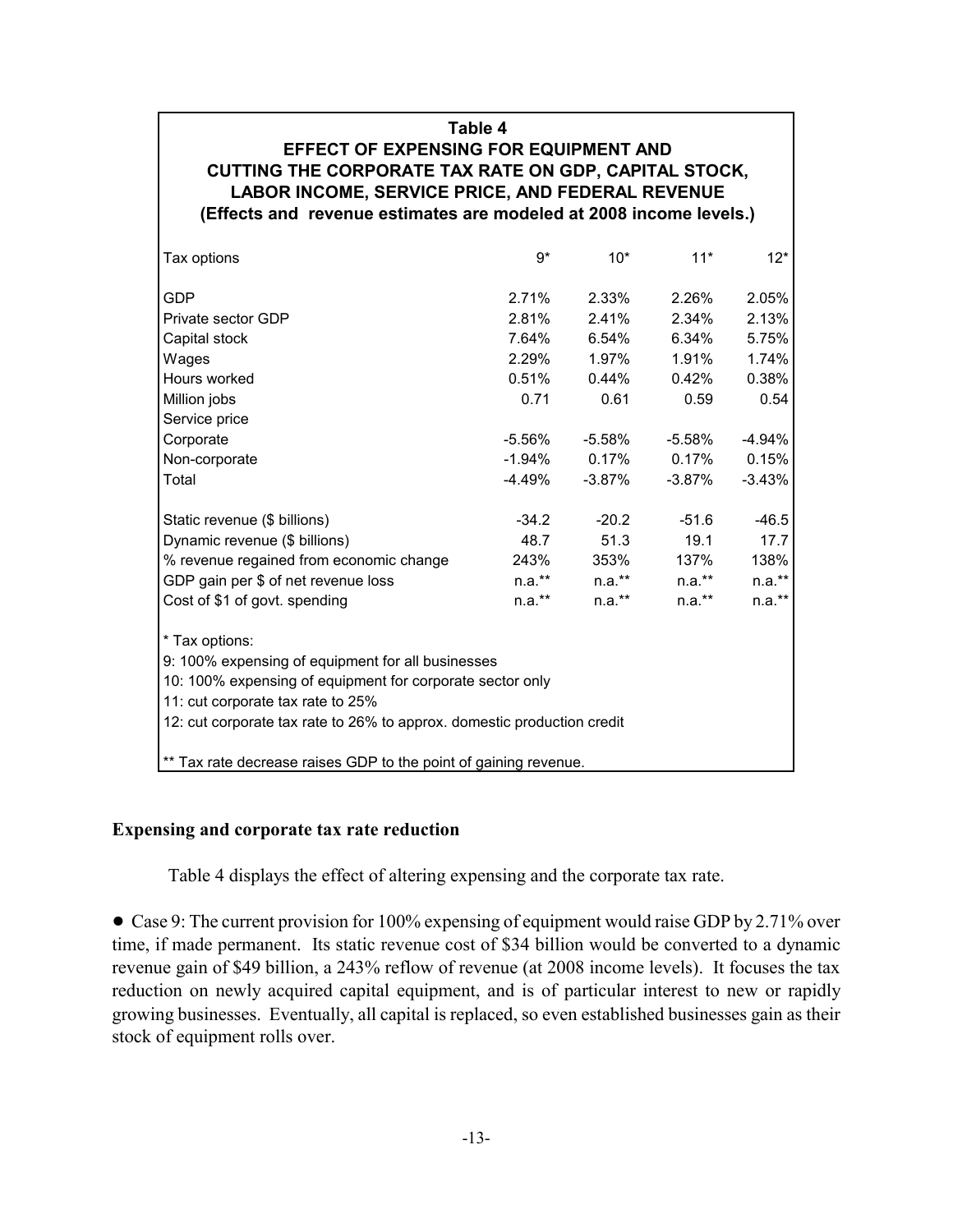• Case 10: The corporate sector's share of the expensing provision would boost GDP by 2.33%, or about 86% of the total expensing provision. Its static cost is \$20 billion. Growth returns about \$71 billion, or 353% of the static cost, for a net gain of \$51 billion.

• Case 11: A reduction in the corporate tax rate to 25% would generate a 2.26% rise in GDP, about the same as the corporate expensing provision. It would have a higher static cost, about \$52 billion, generate a similar \$71 billion dollar reflow, or 137% of the static cost, and net the government a gain of \$19 billion. The higher static cost is due to the application of the lower corporate tax rate to returns on existing capital as well as new capital. This approach favors established or slow growing businesses, or those with more investment in structures than equipment.

• Case 12: Part of the current corporate tax rate is offset by the manufacturer's deduction which reduces the effective top rate to 32.85% on eligible production. We approximate the effect of the cutting the corporate tax rate but eliminating the manufacturers' deduction in partial exchange by modeling a rate cut to 26% (instead of 25%). GDP would rise 2.05%, with a static cost of \$47 billion and a dynamic gain of \$18 billion.

Giving up corporate expensing in exchange for a lower corporate tax rate in the range shown would yield similar GDP effects, but cost more revenue. It might please established businesses in the short run, but would not be as focused on rapid growth. The trade should not be necessary, because neither provision costs revenue after growth effects are considered. If Congress insists on relying solely on static revenue estimates, a lower short term revenue impact might be had by phasing in the corporate rate cut. If expensing must be altered, it could be replaced by a "neutral cost recovery system" in which the deferred portions of the depreciation write-off are augmented each year by an appropriate interest rate, such as inflation plus the long term real return on capital of about 3%. The present value of the deductible business cost for the investment would be preserved at 100 cents on the dollar.

## **Response of the economy to changes in the service price.**

Historically, tax changes that lower the service price of capital have a major impact on investment, employment, and output. Taxes that have little or no effect on investment incentives do far less. Marginal tax rates on labor and other income matter as well, but are less powerful due to the relatively low labor supply elasticity. Taxes that are not at the margin, or not much at the margin, such as the 1975 Ford tax rebate, the 2001 rebate-like refund reflecting the 10% tax bracket, and the more recent stimulus rebates, make little difference to production and employment.

Chart 5 tracks the effect of the 2001 and 2003 tax cuts on GDP. There was a very slow "jobless recovery" from the 2000-2001 recession in the first two years after the 2001 tax reduction. The marginal rate cuts were phased in so slowly that there was little initial incentive effect. It was not until the 2003 tax cut that there were significant incentives for saving and investment. In that year, the capital gains and dividend tax rates were reduced to 15%; expensing, introduced in 2002 at 30% of equipment spending, was boosted to 50% of equipment outlays; and the rest of the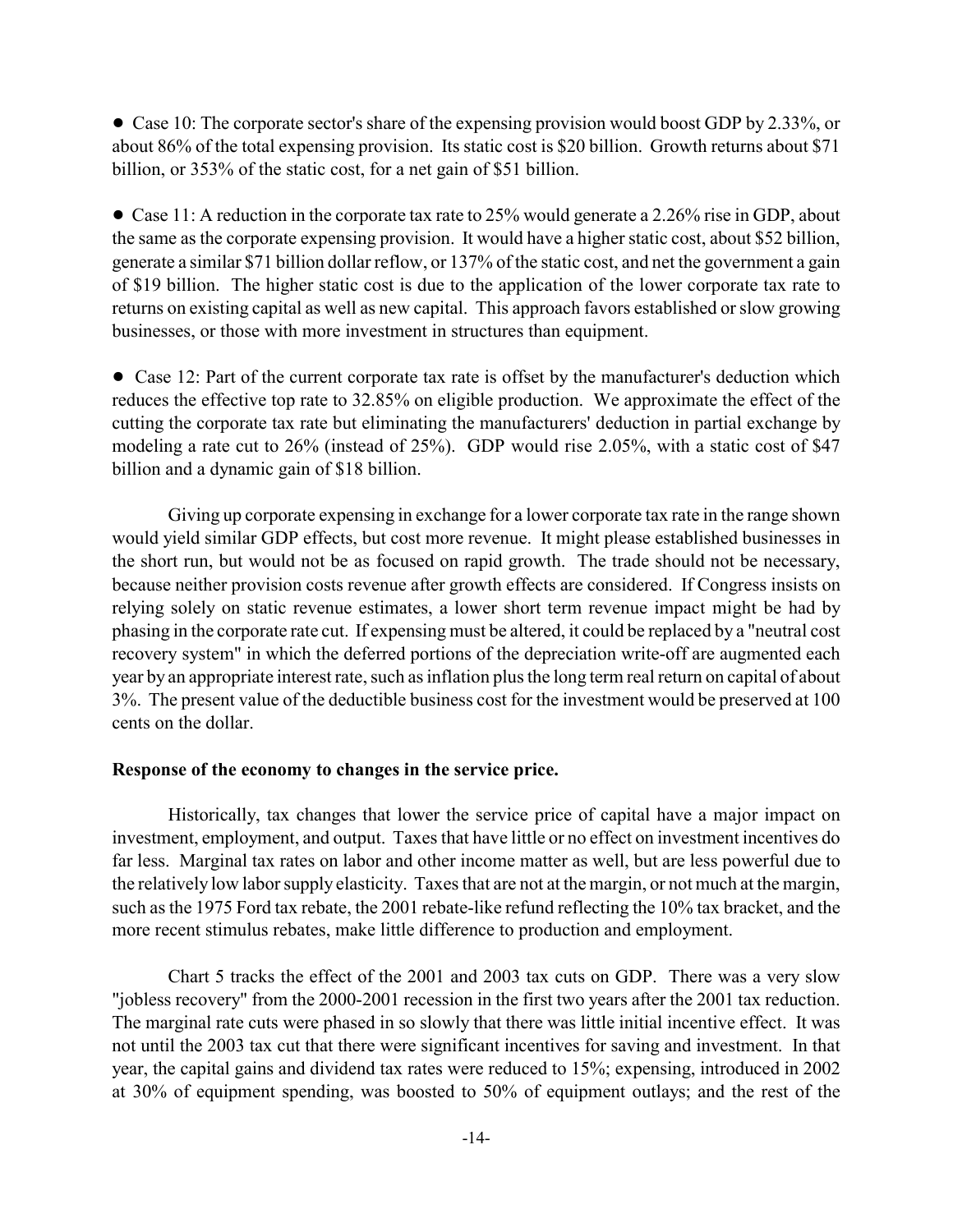marginal tax rate cuts were brought forward. Estate tax relief helped too. After 2003, investment in equipment rose rapidly, and job growth accelerated.

# **The Tax Reform Act of 1986 (TRA86)**

TRA86 raised the net tax at the margin on capital and reduced it for labor. On balance, it slightly reduced potential output. (Chart 6.) The bill would have been a modest



tax credit under the bill. Congress dropped the indexing provision, and the hurdle rate went up, discouraging investment.

TRA86 cut the corporate rate 12 points from 46% to 34%, but offset about half that reduction by eliminating provisions that were already mitigating some of the corporate tax at the margin (loophole and preference closings). TRA86 cut the top individual tax rates from 50% to 28%, with a 33% rate bubble to recapture the benefits of rates below 28%.



These cuts lowered the top tax rate on dividends to 28% or 33%. However, TRA86 also raised the top tax rates on capital gains from 20% to 28% or 33%. TRA86 raised taxes on capital in other

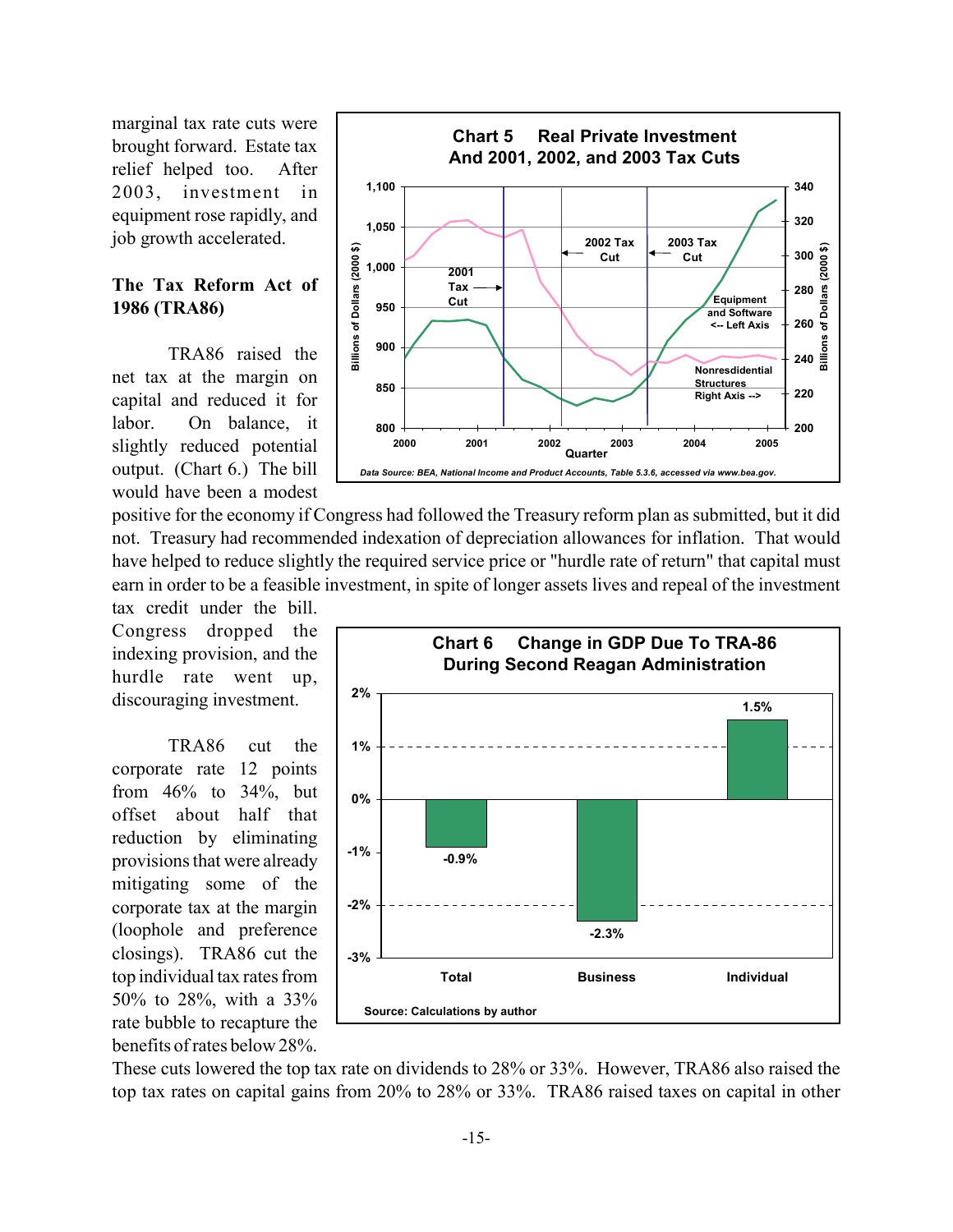ways. It eliminated the investment tax credit. It switched from ACRS (accelerated cost recovery system) to MACRS (modified ACRS), with longer asset lives, especially for long lived structures,

which went from 31.5 years to 39 years. Passive loss rules were tightened on real estate, and upper income taxpayers were limited in their access to IRAs. TRA86 is not a good model for creating a pro-growth fundamental tax reform. It moved away from a neutral tax base toward a moreinclusive and more antiinvestment version of the broad-based income tax.

#### **Wyden-Coats**

The Wyden-Coats bill (formerly Wyden-Gregg) and the Bowles-

Simpson Commission emulate TRA86. They would cut tax rates on businesses in exchange for

more damage to GDP and employment. They cut taxes where the growth benefits are small, and on balance raise taxes where the adverse effects are large.

Wyden-Coats, in particular, would revert to asset lives of the old Guidelines system from 1961, but make them even worse with straight line depreciation instead of double declining balance. The bill would raise the tax on capital gains and



higher tax rates on capital gains and dividends, and much slower tax depreciation of plant, equipment, and structures. They are heavier on the penalties and lighter on the rate reductions than TRA86, and would do even

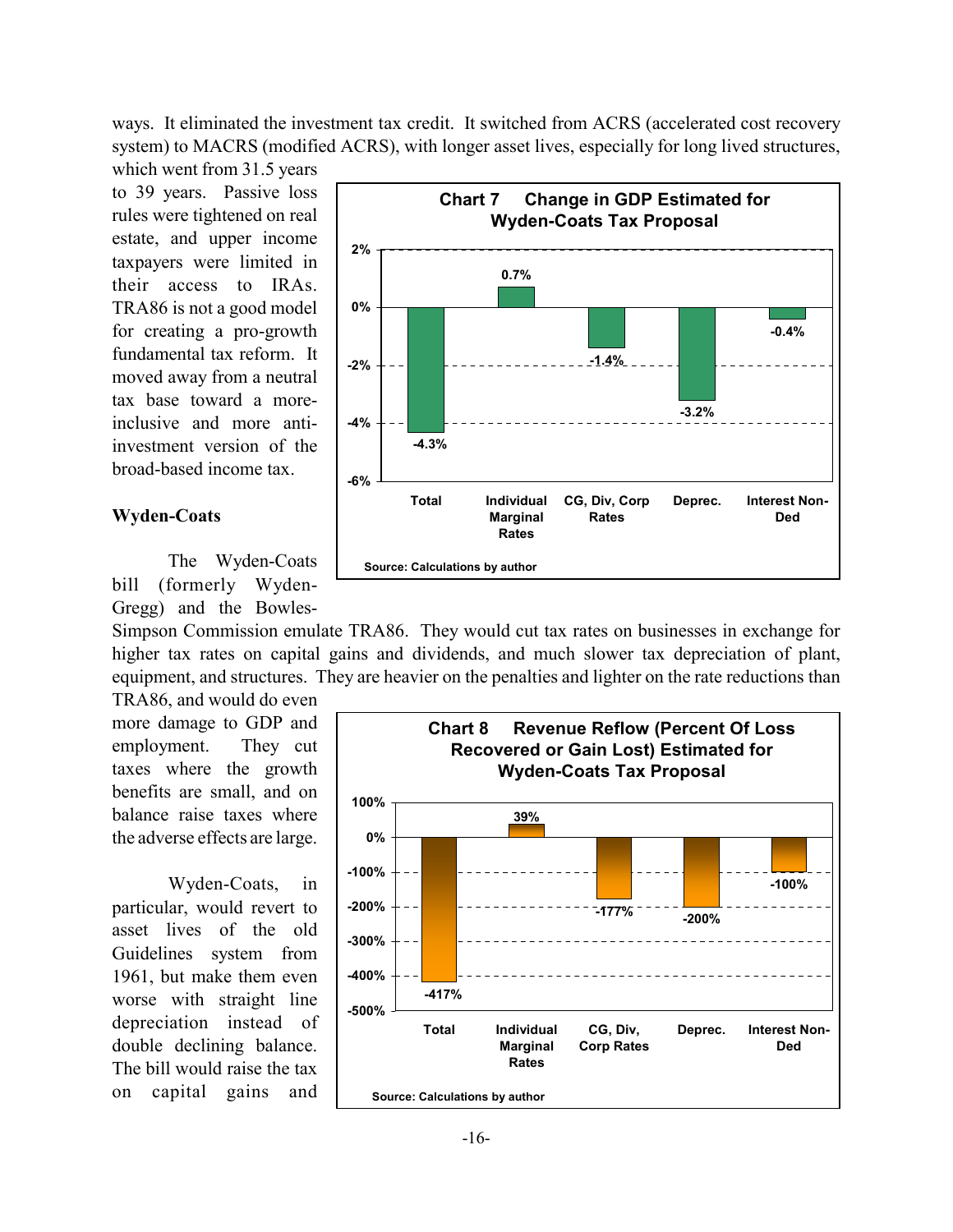dividends from a maximum of 15% to 22.75%. Expensing would end for large firms doing most of the nation's investment. Businesses would not be allowed a deduction for the inflation portion of their interest costs, but lenders would be taxed on the full amount of interest received. The bill would increase the standard deduction to 2.5 times its current level. The top individual rate would remain at 35%. The graduated corporate tax rates with a top rate of 35% would be replaced by a flat 24% rate. The depreciation changes and the higher tax rates on capital gains and dividends would make the bill a strong negative for the economy, in spite of the rate cuts and enlarged standard deduction. The service price would soar 11%. The ultimate drop in GDP would be 4.32%. A static revenue increase of \$33 billion would turn into a revenue loss of \$105 billion. (Charts 7 and 8.)

#### **Response of capital gains realizations to higher tax rates.**

The revenue estimates tied to changes in the capital gains or dividend tax rates described above are based on the effect of the tax changes on economic performance. The following table deals with a different issue: how do changes in the capital gains tax affect the rate at which people choose to take gains. It offers additional support to the warning that raising these tax rates may lose revenue rather than gain revenue.

Table 5 is from the Department of the Treasury, Office of Tax Analysis. It displays the amount of capital gains realized and the tax paid in dollars, the average effective tax rate, realized gains as a percent of GDP, and the maximum tax rate on long-term gains from 1954 to 2007. The numbers cover all types of capital gains, including those on real estate, corporate stock, noncorporate businesses, bonds, and other assets. The maximum rate includes adjustments for exclusions, surcharges, the minimum tax and alternative minimum tax, and the phase-out of itemized deductions as income rises. These are features of the tax code that have been in place at various times.

There have been four major reductions and two major increases in the capital gains tax rate since 1968.

The Johnson surtax and increases in the Minimum Tax under Nixon and Ford raised the top tax rate on long term gains from 25% in 1967 to nearly 40%. Realizations fell from over 3% of GDP in 1967-69 to about 2% of GDP in 1974-78. The Steiger Amendment The Steiger Amendment lowered the top tax rate most commonly found on long term capital gains in mid- 1978, from just under 40% to 28%. It eliminated capital gains as a preference item under the minimum tax and created a 60% exclusion of long term gains from taxable income. Realizations were 2.20% of GDP in 1978, and rose by about a fourth to between 2.58% and 2.86% of GDP in 1979-1981. The Economic Recovery Tax Act of 1981 reduced the top rate to 20% in the spring of that year. Realizations were 2.77% of GDP in 1982, rising to 3.47% in 1983 and 4.08% in 1985.

The longest and most interesting change occurred following the Tax Reform Act of 1986, which raised the top capital gains tax rate from 20% back to 28%. The rate hike was effective January 1, 1987. To beat the 1987 rate hike, asset holders realized a large amount of capital gains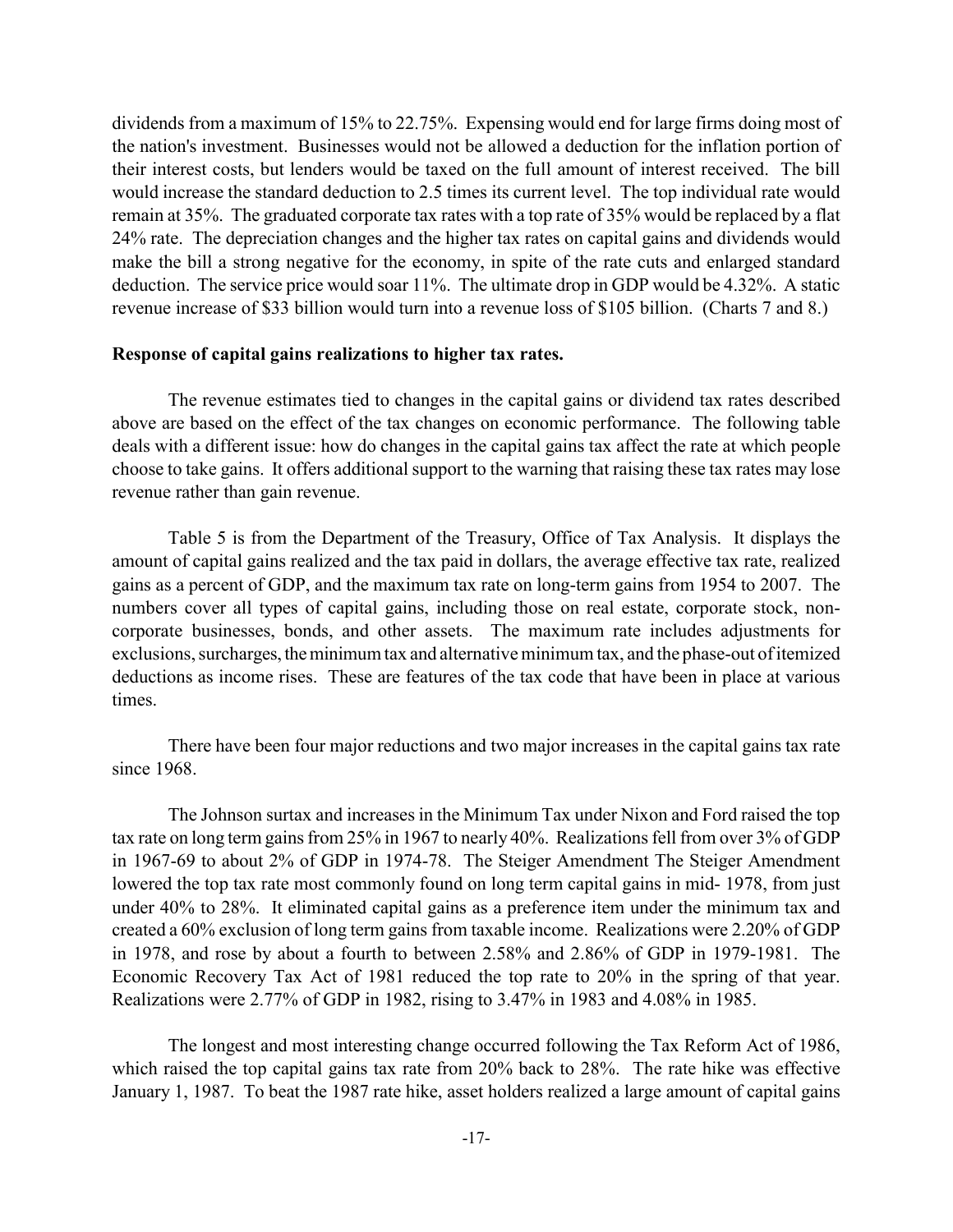# **Table 5 Capital Gains and Taxes Paid on Capital Gains for Returns with Positive Net Capital Gains, 1954-2005 (dollar amounts in millions)**

|              |                       |                      | Average              | <b>Realized Gains</b> | <b>Maximum Tax</b>   |
|--------------|-----------------------|----------------------|----------------------|-----------------------|----------------------|
| Year         | <b>Total Realized</b> | <b>Taxes Paid on</b> | <b>Effective Tax</b> | as a Percent of       | Rate on Long-        |
|              | <b>Capital Gains</b>  | <b>Capital Gains</b> | Rate (percent)       | <b>GDP</b>            | <b>Term Gains</b>    |
| 1954         | 7,157                 | 1,010                | 14.1                 | 1.88                  | 25.00                |
| 1955         | 9,881                 | 1,465                | 14.8                 | 2.38                  | 25.00                |
| 1956         | 9,683                 | 1,402                | 14.5                 | 2.21                  | 25.00                |
| 1957         | 8,110                 | 1,115                | 13.7                 | 1.76                  | 25.00                |
| 1958         | 9,440                 | 1,309                | 13.9                 | 2.02                  | 25.00                |
| 1959         | 13,137                | 1,920                | 14.6                 | 2.59                  | 25.00                |
| 1960         | 11,747                | 1,687                | 14.4                 | 2.23                  | 25.00                |
| 1961         | 16,001                | 2,481                | 15.5                 | 2.93                  | 25.00                |
| 1962         | 13,451                | 1,954                | 14.5                 | 2.29                  | 25.00                |
| 1963         | 14,579                | 2,143                | 14.7                 | 2.36                  | 25.00                |
| 1964         | 17,431                | 2,482                | 14.2                 | 2.62                  | 25.00                |
| 1965         | 21,484                | 3,003                | 14.0                 | 2.98                  | 25.00                |
| 1966         | 21,348                | 2,905                | 13.6                 | 2.70                  | 25.00                |
| 1967         | 27,535                | 4,112                | 14.9                 | 3.30                  | 25.00                |
| 1968         | 35,607                | 5,943                | 16.7                 | 3.91                  | 26.90                |
| 1969         | 31,439                | 5,275                | 16.8                 | 3.19                  | 27.50                |
| 1970         | 20,848                | 3,161                | 15.2                 | 2.01                  | 32.21                |
| 1971         | 28,341                | 4,350                | 15.3                 | 2.51                  | 34.25                |
| 1972         | 35,869                | 5,708                | 15.9                 | 2.89                  | 36.50                |
| 1973         | 35,757                | 5,366                | 15.0                 | 2.58                  | 36.50                |
| 1974         | 30,217                | 4,253                | 14.1                 | 2.01                  | 36.50                |
| 1975         | 30,903                | 4,534                | 14.7                 | 1.89                  | 36.50                |
| 1976         | 39,492                | 6,621                | 16.8                 | 2.17                  | 39.875               |
| 1977         | 45,338                | 8,232                | 18.2                 | 2.23                  | 39.875               |
| 1978         | 50,526                | 9,104                | 18.0                 | 2.20                  | 39.875/33.85         |
| 1979         | 73,443                | 11,753               | 16.0                 | 2.86                  | 28.00                |
| 1980         | 74,132                | 12,459               | 16.8                 | 2.65                  | 28.00                |
| 1981         | 80,938                | 12,852               | 15.9                 | 2.58                  | 28.00/20.00          |
| 1982         | 90,153                | 12,900               | 14.3                 | 2.77                  | 20.00                |
| 1983         | 122,773               | 18,700               | 15.2                 | 3.47                  | 20.00                |
| 1984         | 140,500               | 21,453               | 15.3                 | 3.57                  | 20.00                |
| 1985         | 171,985               | 26,460               | 15.4                 | 4.08                  | 20.00                |
| 1986         | 327,725               | 52,914               | 16.1                 | 7.36                  | 20.00                |
| 1987         | 148,449               | 33,714               | 22.7                 | 3.13                  | 28.00                |
| 1988         | 162,592               | 38,866               | 23.9                 | 3.18                  | 28.00                |
| 1989         | 154,040               | 35,258               | 22.9                 | 2.81                  | 28.00                |
| 1990         | 123,783               | 27,829               | 22.5                 | 2.13                  | 28.00                |
| 1991         | 111,592               | 24,903               | 22.3                 | 1.86                  | 28.93                |
| 1992         | 126,692               | 28,983               | 22.9                 | 2.00                  | 28.93                |
| 1993         | 152,259               | 36,112               | 23.7                 | 2.29                  | 29.19                |
| 1994         | 152,727               | 36,243               | 23.7                 | 2.17                  | 29.19                |
| 1995         | 180,130               | 44,254               | 24.6                 | 2.43                  | 29.19                |
| 1996         | 260,696               | 66,396               | 25.5                 | 3.34                  | 29.19                |
| 1997         | 364,829               | 79,305               | 21.7                 | 4.39                  | 29.19/21.19          |
| 1998         | 455,223               | 89,069               | 19.6                 | 5.18                  | 21.19                |
| 1999         | 552,608               | 111,821              | 20.2                 | 5.96                  | 21.19                |
| 2000         | 644,285               | 127,297              | 19.8                 | 6.56                  | 21.19                |
| 2001         | 349,441               | 65,668               | 18.8                 | 3.45                  | 21.17                |
| 2002         | 268,615               | 49,122               | 18.3                 | 2.57                  | 21.16<br>21.05/16.05 |
| 2003<br>2004 | 323,306<br>499.154    | 51,340<br>73,213     | 15.9<br>14.7         | 2.95<br>4.27          | 16.05                |
| 2005         | 690,152               | 102,174              | 14.8                 | 5.46                  | 16.05                |
| 2006         | 798,214               | 117,793              | 14.8                 | 5.96                  | 15.70                |
| 2007 1/      | 924,164               | 137,042              | 14.8                 | 6.56                  | 15.70                |

Department of the Treasury **Contract Contract Contract Contract Contract Contract Contract Contract Contract Contract Contract Contract Contract Contract Contract Contract Contract Contract Contract Contract Contract Contr** Office of Tax Analysis

1/ Preliminary estimate, subject to revision.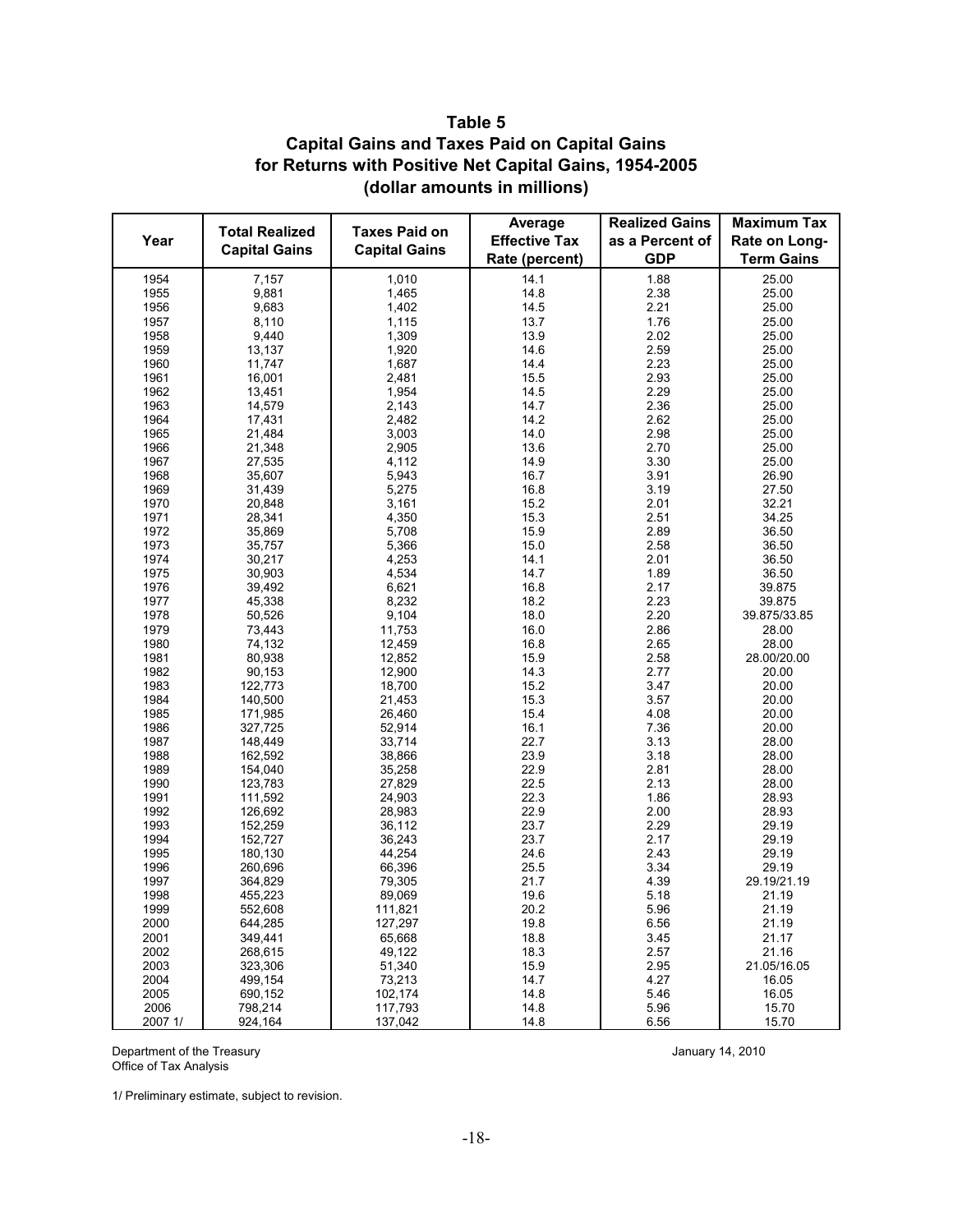in the last months of 1986. Realizations surged from 4.08% of GDP in 1985 to 7.36% in 1986. There was a subsequent drop in realizations in 1987, to 3.13% of GDP.

This two-year rise and fall could have been due to a simple timing shift, moving gains from 1987 to 1986. However, gains remained depressed as a share of GDP for a decade. Realizations continued falling to 1.86% of GDP in 1991 (a recession year), and struggled back only to 3.34% of GDP in 1996, still below the 1985 share. Gains did not recover their 1985 share of GDP until 1997, when the capital gains tax rate was again reduced to 20% by the Taxpayer Relief Act of 1997, effective as of May 8th of that year. This episode of a decade-long depression in realizations and tax revenue simply cannot be dismissed as either short-term timing or a fluke.

Following the 1997 rate cut to 20%, realizations remained elevated until the dot.com stock market crash and economic recession in 2001. The Jobs and Growth Tax Relief Reconciliation Act of 2003 reduced the top rate from 20% to 15%. Realizations rose from 2.95% of GDP to 4.27% in 2004 and to 6.56% in 2007. In each of these years, government revenue estimators under-estimated the rise in the gains and the duration of the increase, and had to revise their projected gains and revenues up in each new year's budget work. Gains have undoubtedly swung widely since the latest recession and stock market crash in 2008.

Treasury, CBO, and Joint Tax Committee revenue estimators acknowledge and try to take account of short run timing effects of tax rate changes in their capital gains revenue estimates. In all these historical cases, however, there appears to have been a longer term response to the lower rates, in addition to a short-run unlocking event after a rate cut or a timing shift in anticipation of a rate hike. This thirty year period indicates that people hold assets longer, and take fewer gains over time, at higher capital gains tax rates than they do at lower rates. This is a permanent realizations effect that government revenue estimators should take into account.

#### **Competitiveness**

The United States is part of the global economy. To be competitive, it needs to be a good place in which to produce goods and services. One of the requirements is a tax system that is not anti-investment and anti-growth. Tax differentials matter. Consider two cases.

In 1988 and 1990, Japan mimicked the U.S. 1986 tax reform. It had been exempting interest on most savings from tax, and did not tax capital gains. In the reform, it ended the taxexempt interest for people below retirement age, and implemented a capital gains tax. Rate cuts were not sufficient to offset the raise in the service price. Japan also raised a national property tax on real estate. The tax increases pricked the stock and real estate "bubbles" and rendered the banking system insolvent. To this day, Japan regards its troubles as a banking problem, not realizing that it was triggered by a misguided move toward a more comprehensive income tax. The result has been a twenty year depression. Japan continues to have the highest corporate tax rate in the developed world.